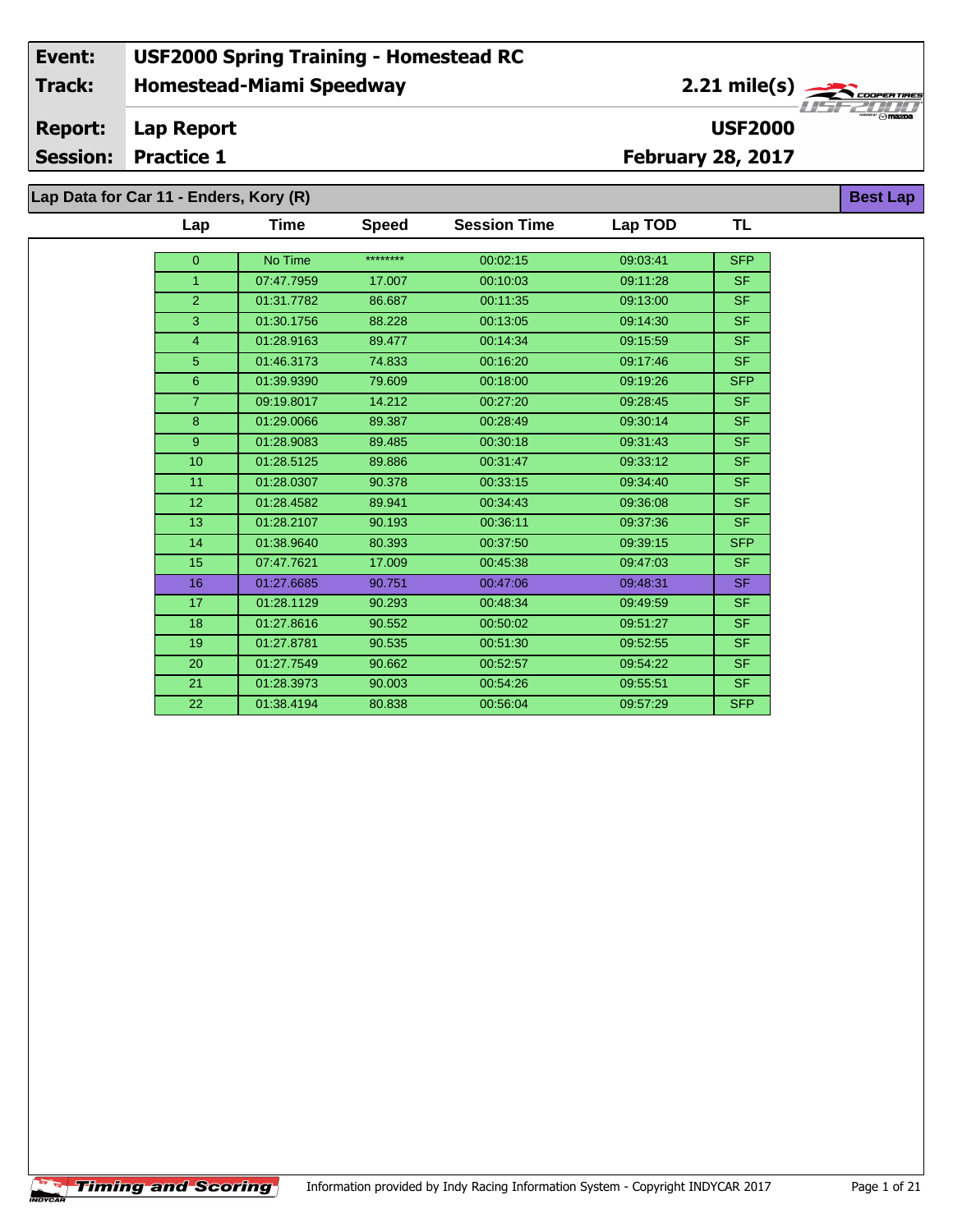#### **Event: USF2000 Spring Training - Homestead RC 2.21 mile(s) Track: Homestead-Miami Speedway** .<br>COOPERTIRE **Report: Lap Report USF2000 Session: Practice 1 February 28, 2017**

**Lap Data for Car 12 - de la Vara, Moises (R)**

÷.

| Lap            | Time       | <b>Speed</b> | <b>Session Time</b> | Lap TOD  | <b>TL</b>                |
|----------------|------------|--------------|---------------------|----------|--------------------------|
| $\overline{0}$ | No Time    | ********     | 00:04:03            | 09:05:28 | <b>SFP</b>               |
| $\mathbf{1}$   | 03:31.7304 | 37.576       | 00:07:35            | 09:09:00 | <b>SF</b>                |
| $\overline{2}$ | 01:29.9984 | 88.402       | 00:09:05            | 09:10:30 | $\overline{\mathsf{SF}}$ |
| 3              | 01:29.0982 | 89.295       | 00:10:34            | 09:11:59 | SF.                      |
| $\overline{4}$ | 01:28.4880 | 89.910       | 00:12:03            | 09:13:28 | <b>SF</b>                |
| 5 <sup>5</sup> | 01:28.1888 | 90.216       | 00:13:31            | 09:14:56 | <b>SF</b>                |
| $6\phantom{1}$ | 01:28.0374 | 90.371       | 00:14:59            | 09:16:24 | SF.                      |
| $\overline{7}$ | 01:27.8455 | 90.568       | 00:16:27            | 09:17:52 | <b>SF</b>                |
| 8              | 01:30.1597 | 88.243       | 00:17:57            | 09:19:22 | <b>SF</b>                |
| 9              | 01:27.8514 | 90.562       | 00:19:25            | 09:20:50 | <b>SF</b>                |
| 10             | 01:39.7296 | 79.776       | 00:21:04            | 09:22:30 | <b>SFP</b>               |
| 11             | 12:44.2897 | 10.410       | 00:33:49            | 09:35:14 | <b>SF</b>                |
| 12             | 01:28.0167 | 90.392       | 00:35:17            | 09:36:42 | <b>SF</b>                |
| 13             | 01:29.0643 | 89.329       | 00:36:46            | 09:38:11 | <b>SF</b>                |
| 14             | 01:27.7778 | 90.638       | 00:38:14            | 09:39:39 | <b>SF</b>                |
| 15             | 01:28.5324 | 89.865       | 00:39:42            | 09:41:07 | <b>SF</b>                |
| 16             | 01:27.1809 | 91.259       | 00:41:09            | 09:42:34 | SF.                      |
| 17             | 01:27.4703 | 90.957       | 00:42:37            | 09:44:02 | <b>SF</b>                |
| 18             | 01:41.2518 | 78.576       | 00:44:18            | 09:45:43 | <b>SFP</b>               |
| 19             | 06:37.4599 | 20.017       | 00:50:56            | 09:52:21 | <b>SF</b>                |
| 20             | 01:27.4667 | 90.960       | 00:52:23            | 09:53:48 | <b>SF</b>                |
| 21             | 01:28.5936 | 89.803       | 00:53:52            | 09:55:17 | <b>SF</b>                |
| 22             | 01:29.0102 | 89.383       | 00:55:21            | 09:56:46 | <b>SF</b>                |
| 23             | 01:27.7665 | 90.650       | 00:56:48            | 09:58:13 | <b>SF</b>                |
| 24             | 01:27.4751 | 90.952       | 00:58:16            | 09:59:41 | <b>SF</b>                |
| 25             | 01:40.3538 | 79.280       | 00:59:56            | 10:01:21 | <b>SFP</b>               |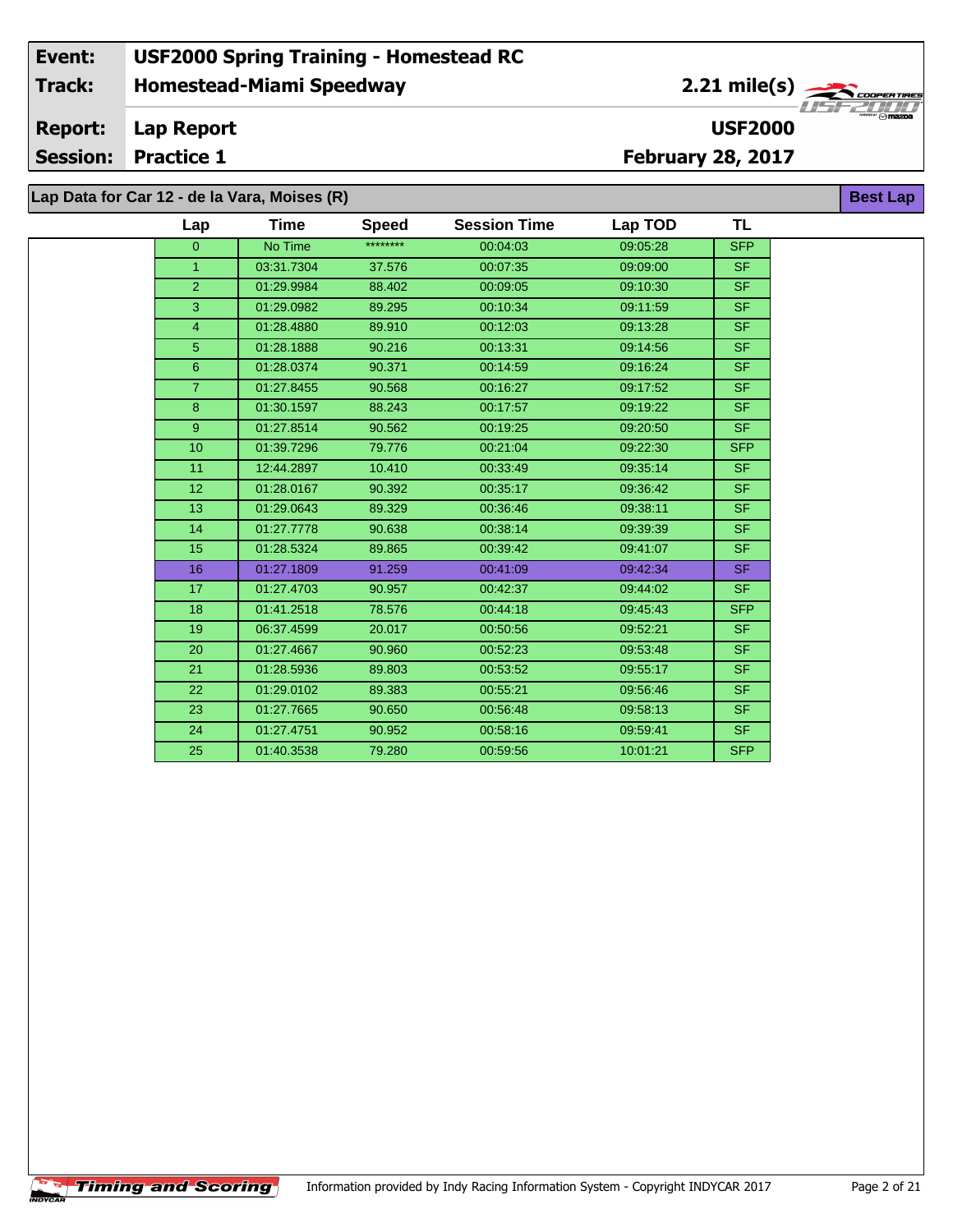#### **Event: USF2000 Spring Training - Homestead RC 2.21 mile(s) Track: Homestead-Miami Speedway COOPERTIRE OOPER TIRE**<br>Max<sub>o</sub>maxba **Report: Lap Report USF2000 Session: Practice 1 February 28, 2017 Lap Data for Car 2 - Donison, Ricky (R) Best Lap**

| <b>Session Time</b><br><b>Speed</b><br>Time<br>Lap<br>********<br>No Time<br>00:11:11<br>$\Omega$<br>03:56.5318<br>33.636<br>00:15:07<br>$\mathbf{1}$ | TL<br>Lap TOD<br>09:12:36<br><b>SFP</b> |
|-------------------------------------------------------------------------------------------------------------------------------------------------------|-----------------------------------------|
|                                                                                                                                                       |                                         |
|                                                                                                                                                       |                                         |
|                                                                                                                                                       | 09:16:32<br>SF.                         |
| $\overline{2}$<br>01:29.9280<br>88.471<br>00:16:37                                                                                                    | <b>SF</b><br>09:18:02                   |
| 3<br>00:18:06<br>01:28.4117<br>89.988                                                                                                                 | <b>SF</b><br>09:19:31                   |
| $\overline{4}$<br>01:30.6273<br>87.788<br>00:19:36                                                                                                    | <b>SF</b><br>09:21:01                   |
| 5<br>01:42.8624<br>77.346<br>00:21:19                                                                                                                 | SF.<br>09:22:44                         |
| 01:28.3727<br>90.028<br>6<br>00:22:47                                                                                                                 | SF.<br>09:24:13                         |
| $\overline{7}$<br>01:27.8549<br>90.558<br>00:24:15                                                                                                    | <b>SF</b><br>09:25:40                   |
| 8<br>01:27.4645<br>90.963<br>00:25:43                                                                                                                 | <b>SF</b><br>09:27:08                   |
| 9 <sup>°</sup><br>01:27.3226<br>91.110<br>00:27:10                                                                                                    | SF.<br>09:28:35                         |
| 10<br>01:39.6212<br>79.863<br>00:28:50                                                                                                                | <b>SFP</b><br>09:30:15                  |
| 11<br>06:04.3794<br>21.834<br>00:34:54                                                                                                                | <b>SF</b><br>09:36:19                   |
| 12<br>91.998<br>01:26.4805<br>00:36:21                                                                                                                | <b>SF</b><br>09:37:46                   |
| 13<br>01:26.3850<br>92.099<br>00:37:47                                                                                                                | SF.<br>09:39:12                         |
| 01:26.6510<br>91.817<br>14<br>00:39:14                                                                                                                | SF.<br>09:40:39                         |
| 15<br>91.914<br>01:26.5596<br>00:40:40                                                                                                                | SF.<br>09:42:05                         |
| 16<br>01:28.5861<br>89.811<br>00:42:09                                                                                                                | <b>SF</b><br>09:43:34                   |
| 17<br>76.522<br>00:43:53<br>01:43.9699                                                                                                                | <b>SFP</b><br>09:45:18                  |
| 18<br>07:06.1028<br>18.672<br>00:50:59                                                                                                                | SF.<br>09:52:24                         |
| 01:28.7858<br>89.609<br>19<br>00:52:28                                                                                                                | SF.<br>09:53:53                         |
| 20<br>91.445<br>01:27.0032<br>00:53:55                                                                                                                | <b>SF</b><br>09:55:20                   |
| 21<br>01:28.9203<br>89.473<br>00:55:23                                                                                                                | <b>SF</b><br>09:56:49                   |
| 22<br>01:27.0416<br>91.405<br>00:56:51                                                                                                                | <b>SF</b><br>09:58:16                   |
| 23<br>01:26.6534<br>91.814<br>00:58:17                                                                                                                | SF.<br>09:59:42                         |
| 24<br>01:43.1658<br>77.119<br>01:00:00                                                                                                                | 10:01:25<br><b>SFP</b>                  |

÷.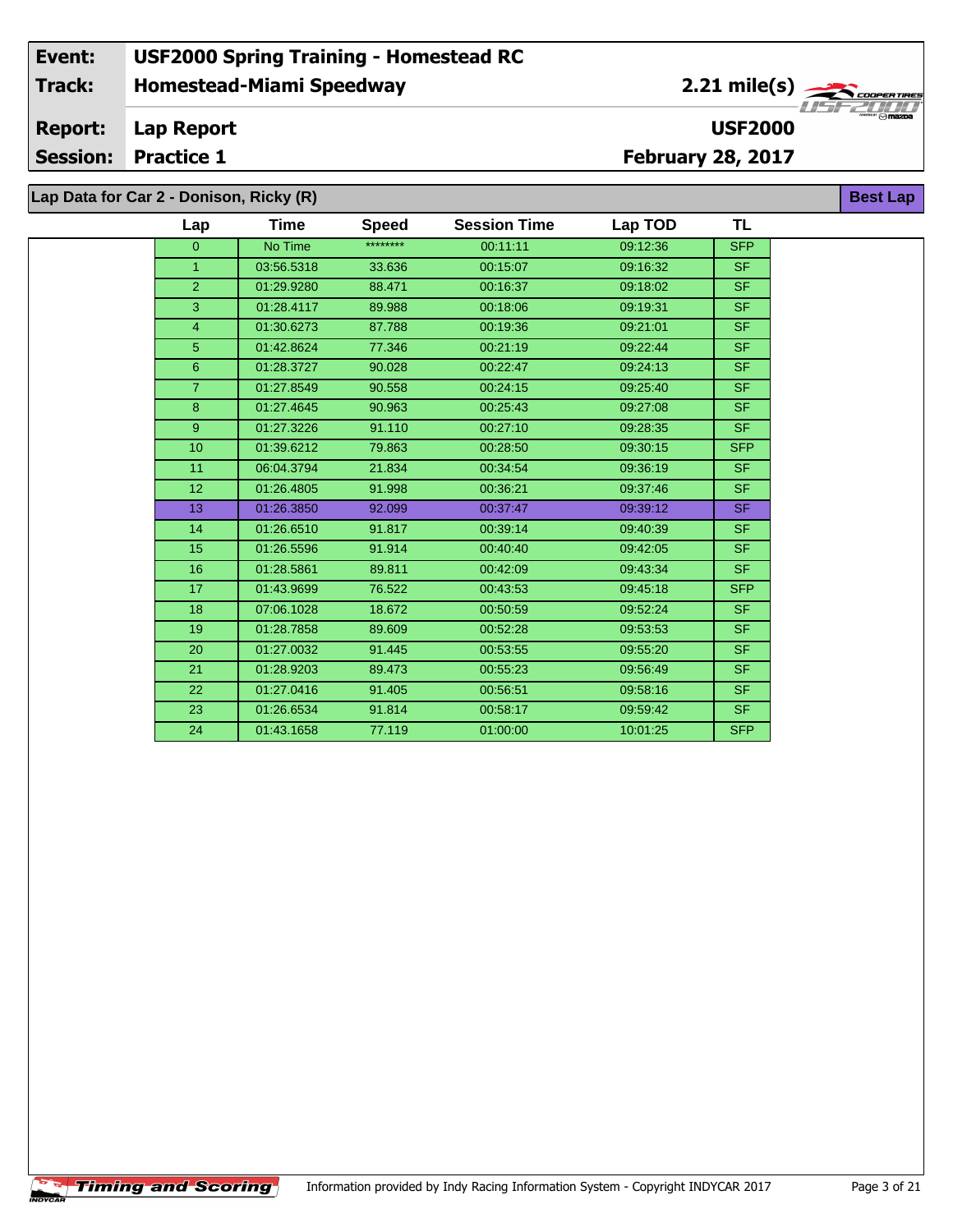**Lap Data for Car 20 - Horton, Chandler (R)**

| Lap             | Time       | <b>Speed</b> | <b>Session Time</b> | Lap TOD   | TL         |
|-----------------|------------|--------------|---------------------|-----------|------------|
| $\mathbf{0}$    | No Time    | ********     | 00:02:44            | 09:04:09  | <b>SF</b>  |
| $\mathbf{1}$    | 01:30.8873 | 87.537       | 00:04:15            | 09:05:40  | <b>SF</b>  |
| $\overline{2}$  | 01:29.0520 | 89.341       | 00:05:44            | 09:07:09  | <b>SF</b>  |
| 3               | 01:28.5308 | 89.867       | 00:07:12            | 09:08:38  | <b>SF</b>  |
| $\overline{4}$  | 01:44.4026 | 76.205       | 00:08:57            | 09:10:22  | <b>SFP</b> |
| $\overline{5}$  | 09:19.6611 | 14.216       | 00:18:17            | 09:19:42  | <b>SF</b>  |
| $6\phantom{1}$  | 01:27.9947 | 90.415       | 00:19:45            | 09:21:010 | <b>SF</b>  |
| $\overline{7}$  | 01:27.8347 | 90.579       | 00:21:12            | 09:22:38  | <b>SF</b>  |
| 8               | 01:27.7362 | 90.681       | 00:22:40            | 09:24:05  | <b>SF</b>  |
| 9               | 01:27.6382 | 90.782       | 00:24:08            | 09:25:33  | <b>SF</b>  |
| 10              | 01:28.0404 | 90.368       | 00:25:36            | 09:27:01  | <b>SF</b>  |
| 11              | 01:44.3578 | 76.238       | 00:27:20            | 09:28:45  | <b>SFP</b> |
| 12 <sup>2</sup> | 06:29.4248 | 20.430       | 00:33:50            | 09:35:15  | <b>SF</b>  |
| 13              | 01:28.2763 | 90.126       | 00:35:18            | 09:36:43  | <b>SF</b>  |
| 14              | 01:28.4256 | 89.974       | 00:36:46            | 09:38:11  | <b>SF</b>  |
| 15              | 01:28.4976 | 89.901       | 00:38:15            | 09:39:40  | <b>SF</b>  |
| 16              | 01:29.9949 | 88.405       | 00:39:45            | 09:41:010 | <b>SF</b>  |
| 17              | 01:28.6647 | 89.731       | 00:41:13            | 09:42:39  | <b>SF</b>  |
| 18              | 01:28.6444 | 89.752       | 00:42:42            | 09:44:07  | <b>SF</b>  |
| 19              | 01:29.4716 | 88.922       | 00:44:12            | 09:45:37  | <b>SF</b>  |
| 20              | 01:45.1657 | 75.652       | 00:45:57            | 09:47:22  | <b>SFP</b> |
| 21              | 07:07.3332 | 18.618       | 00:53:04            | 09:54:29  | <b>SF</b>  |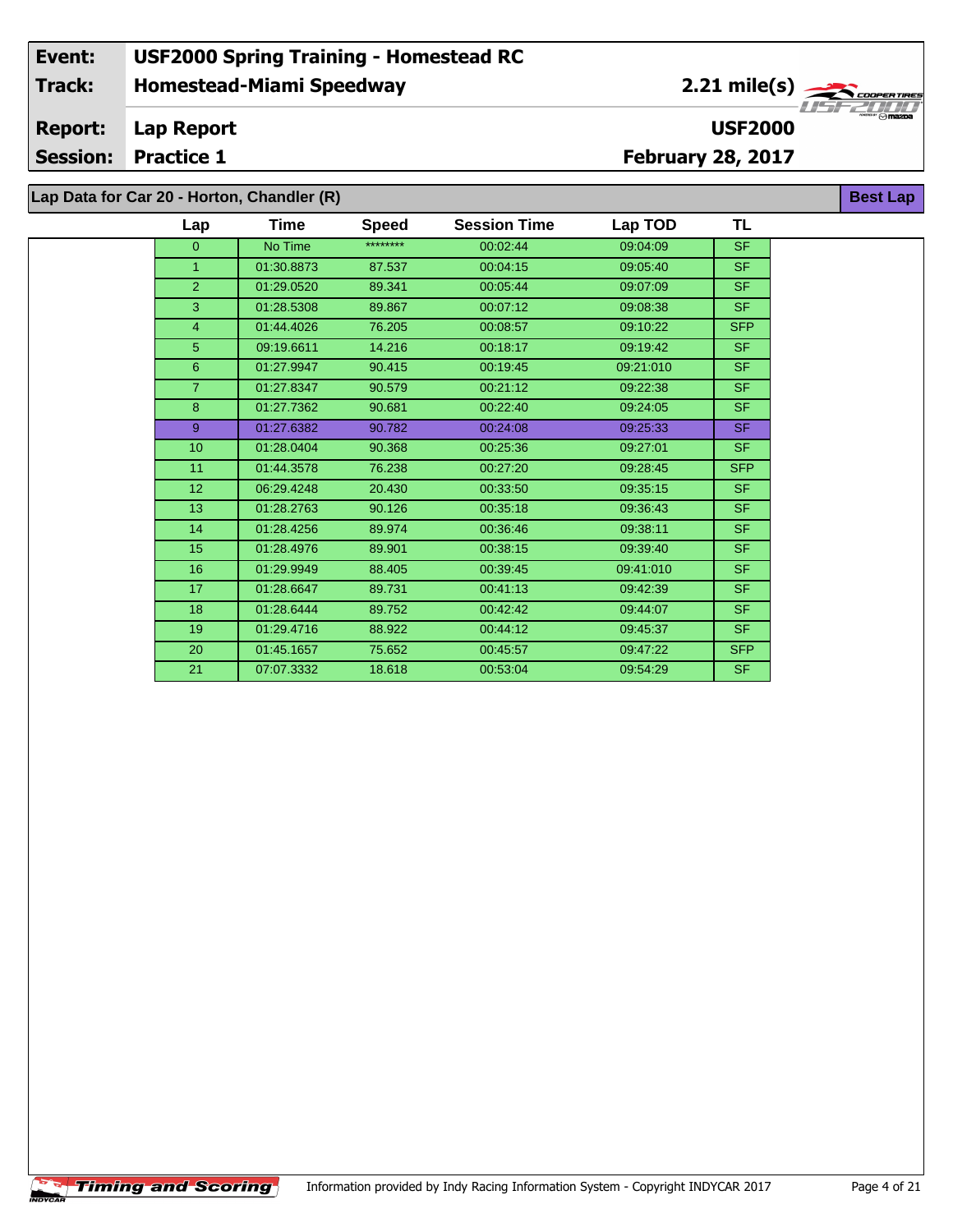#### **Homestead-Miami Speedway Lap Report February 28, 2017 Event: USF2000 Spring Training - Homestead RC Track: Report: Session: Practice 1 USF2000** 2.21 mile(s) **Best Lap Lap Data for Car 22 - Ming, Calvin (R)**

| $\lceil$ Lap Data for Gar ZZ - Ming, Garvin $\lceil$ K) |     |                  |             |
|---------------------------------------------------------|-----|------------------|-------------|
|                                                         | Lap | Time             | <b>Spee</b> |
|                                                         |     | <b>NIA Times</b> | ********    |

**Timing and Scoring** 

÷.

| Lap              | Time       | <b>Speed</b> | <b>Session Time</b> | Lap TOD  | TL         |
|------------------|------------|--------------|---------------------|----------|------------|
| $\overline{0}$   | No Time    | ********     | 00:01:50            | 09:03:15 | <b>SF</b>  |
| $\mathbf{1}$     | 01:28.0978 | 90.309       | 00:03:18            | 09:04:43 | <b>SF</b>  |
| $\overline{2}$   | 01:27.0401 | 91.406       | 00:04:45            | 09:06:10 | SF.        |
| 3                | 01:26.7015 | 91.763       | 00:06:12            | 09:07:37 | <b>SF</b>  |
| $\overline{4}$   | 01:26.2831 | 92.208       | 00:07:38            | 09:09:03 | <b>SF</b>  |
| 5                | 01:27.0366 | 91.410       | 00:09:05            | 09:10:30 | <b>SF</b>  |
| $\overline{6}$   | 01:25.8768 | 92.644       | 00:10:31            | 09:11:56 | <b>SF</b>  |
| $\overline{7}$   | 01:25.7638 | 92.766       | 00:11:57            | 09:13:22 | <b>SF</b>  |
| 8                | 01:29.3883 | 89.005       | 00:13:26            | 09:14:51 | <b>SF</b>  |
| $\boldsymbol{9}$ | 01:27.0246 | 91.422       | 00:14:53            | 09:16:18 | <b>SF</b>  |
| 10               | 01:39.4876 | 79.970       | 00:16:33            | 09:17:58 | <b>SFP</b> |
| 11               | 06:04.9906 | 21.798       | 00:22:38            | 09:24:03 | SF.        |
| 12               | 01:26.0402 | 92.468       | 00:24:04            | 09:25:29 | <b>SF</b>  |
| 13               | 01:26.3672 | 92.118       | 00:25:30            | 09:26:55 | <b>SF</b>  |
| 14               | 01:26.2140 | 92.282       | 00:26:56            | 09:28:21 | <b>SF</b>  |
| 15               | 01:26.6002 | 91.870       | 00:28:23            | 09:29:48 | <b>SF</b>  |
| 16               | 01:37.5465 | 81.561       | 00:30:00            | 09:31:25 | <b>SFP</b> |
| 17               | 07:26.3122 | 17.826       | 00:37:27            | 09:38:52 | <b>SF</b>  |
| 18               | 01:26.6719 | 91.794       | 00:38:53            | 09:40:18 | <b>SF</b>  |
| 19               | 01:36.7645 | 82.220       | 00:40:30            | 09:41:55 | <b>SFP</b> |
| 20               | 03:15.6492 | 40.665       | 00:43:46            | 09:45:11 | <b>SF</b>  |
| 21               | 01:32.8952 | 85.645       | 00:45:19            | 09:46:44 | <b>SF</b>  |
| 22               | 01:25.6381 | 92.903       | 00:46:44            | 09:48:09 | <b>SF</b>  |
| 23               | 01:25.3731 | 93.191       | 00:48:010           | 09:49:35 | <b>SF</b>  |
| 24               | 01:25.3175 | 93.252       | 00:49:35            | 09:51:00 | <b>SF</b>  |
| 25               | 01:25.3447 | 93.222       | 00:51:00            | 09:52:25 | <b>SF</b>  |
| 26               | 01:25.4736 | 93.081       | 00:52:26            | 09:53:51 | <b>SF</b>  |
| 27               | 01:26.1124 | 92.391       | 00:53:52            | 09:55:17 | <b>SF</b>  |
| 28               | 01:26.8824 | 91.572       | 00:55:19            | 09:56:44 | <b>SF</b>  |
| 29               | 01:25.5952 | 92.949       | 00:56:44            | 09:58:09 | <b>SF</b>  |
| 30               | 01:25.2397 | 93.337       | 00:58:010           | 09:59:35 | <b>SF</b>  |
| 31               | 01:26.0144 | 92.496       | 00:59:36            | 10:01:01 | <b>SF</b>  |
|                  |            |              |                     |          |            |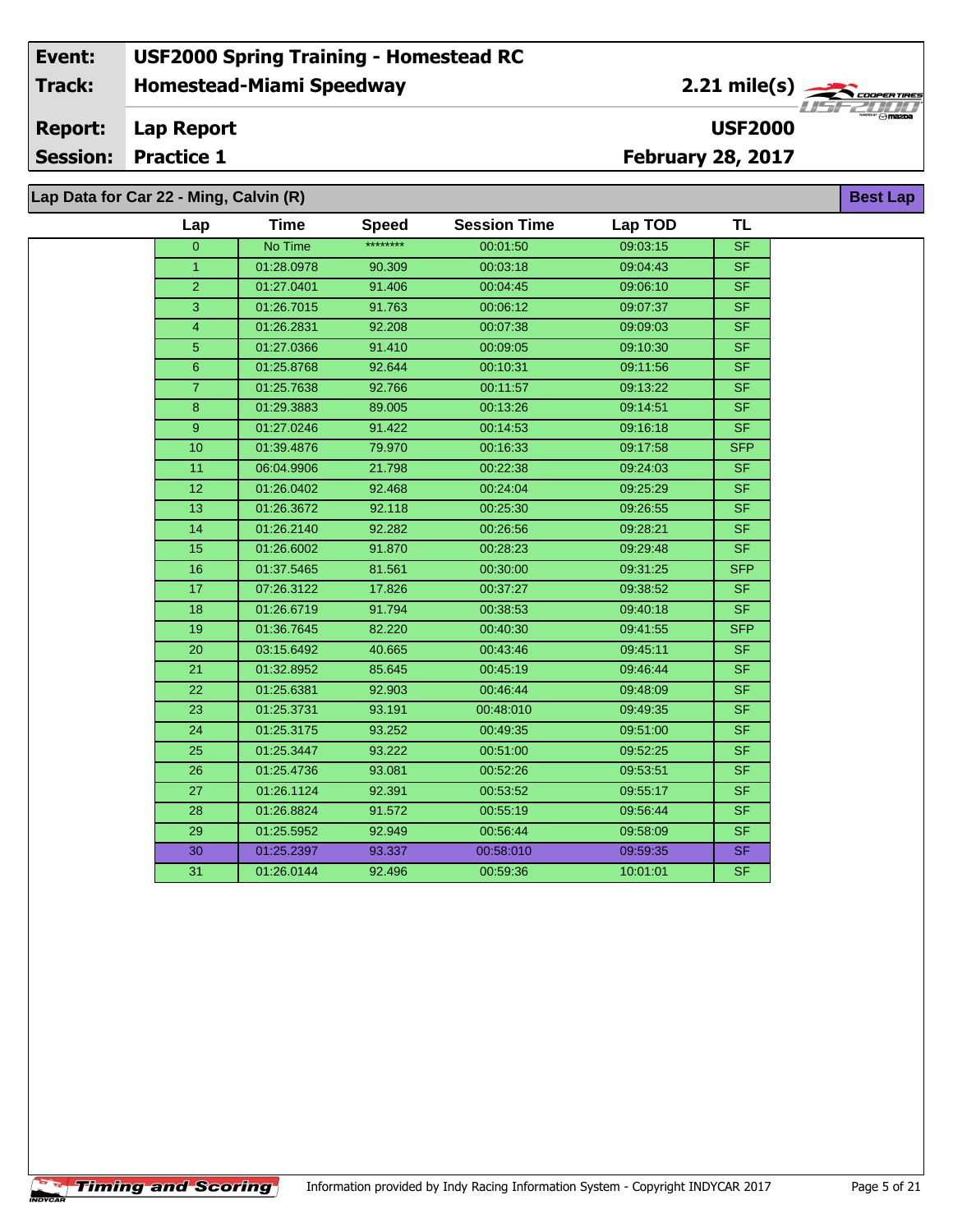**Lap Data for Car 23 - Kohl, Lucas**

 $\sqrt{\textbf{T}}$ iming and Scoring $\sqrt{\textbf{S}}$ 

÷.

| Lap            | Time       | <b>Speed</b> | <b>Session Time</b> | Lap TOD  | TL                       |
|----------------|------------|--------------|---------------------|----------|--------------------------|
| $\Omega$       | No Time    | ********     | 00:01:53            | 09:03:18 | <b>SF</b>                |
| $\mathbf{1}$   | 01:31.7487 | 86.715       | 00:03:25            | 09:04:50 | <b>SF</b>                |
| $\overline{2}$ | 01:28.9770 | 89.416       | 00:04:54            | 09:06:19 | <b>SF</b>                |
| 3              | 01:28.3267 | 90.075       | 00:06:22            | 09:07:47 | <b>SF</b>                |
| $\overline{4}$ | 01:27.2428 | 91.194       | 00:07:49            | 09:09:14 | $\overline{\mathsf{SF}}$ |
| 5 <sup>5</sup> | 01:28.6296 | 89.767       | 00:09:18            | 09:10:43 | <b>SF</b>                |
| 6              | 01:28.4186 | 89.981       | 00:10:46            | 09:12:11 | <b>SF</b>                |
| $\overline{7}$ | 01:27.6327 | 90.788       | 00:12:14            | 09:13:39 | <b>SF</b>                |
| 8              | 01:27.3662 | 91.065       | 00:13:41            | 09:15:06 | <b>SF</b>                |
| 9              | 01:40.2741 | 79.343       | 00:15:22            | 09:16:47 | <b>SFP</b>               |
| 10             | 06:05.8966 | 21.744       | 00:21:27            | 09:22:53 | <b>SF</b>                |
| 11             | 01:27.1235 | 91.319       | 00:22:55            | 09:24:20 | <b>SF</b>                |
| 12             | 02:01.0250 | 65.738       | 00:24:56            | 09:26:21 | <b>SFP</b>               |
| 13             | 03:59.4933 | 33.220       | 00:28:55            | 09:30:20 | <b>SFP</b>               |
| 14             | 06:01.1644 | 22.029       | 00:34:56            | 09:36:21 | <b>SF</b>                |
| 15             | 01:27.0414 | 91.405       | 00:36:23            | 09:37:48 | <b>SF</b>                |
| 16             | 01:26.4144 | 92.068       | 00:37:50            | 09:39:15 | <b>SF</b>                |
| 17             | 01:26.0343 | 92.475       | 00:39:16            | 09:40:41 | <b>SF</b>                |
| 18             | 01:26.0202 | 92.490       | 00:40:42            | 09:42:07 | <b>SF</b>                |
| 19             | 01:26.1524 | 92.348       | 00:42:08            | 09:43:33 | <b>SF</b>                |
| 20             | 01:26.5951 | 91.876       | 00:43:35            | 09:44:60 | $\overline{\mathsf{SF}}$ |
| 21             | 01:27.7629 | 90.653       | 00:45:02            | 09:46:27 | <b>SF</b>                |
| 22             | 01:26.4438 | 92.037       | 00:46:29            | 09:47:54 | <b>SF</b>                |
| 23             | 01:26.5975 | 91.873       | 00:47:55            | 09:49:20 | <b>SF</b>                |
| 24             | 01:26.8091 | 91.649       | 00:49:22            | 09:50:47 | <b>SF</b>                |
| 25             | 01:27.6145 | 90.807       | 00:50:50            | 09:52:15 | $\overline{\mathsf{SF}}$ |
| 26             | 01:26.6192 | 91.850       | 00:52:16            | 09:53:42 | <b>SF</b>                |
| 27             | 01:43.9076 | 76.568       | 00:54:00            | 09:55:25 | <b>SFP</b>               |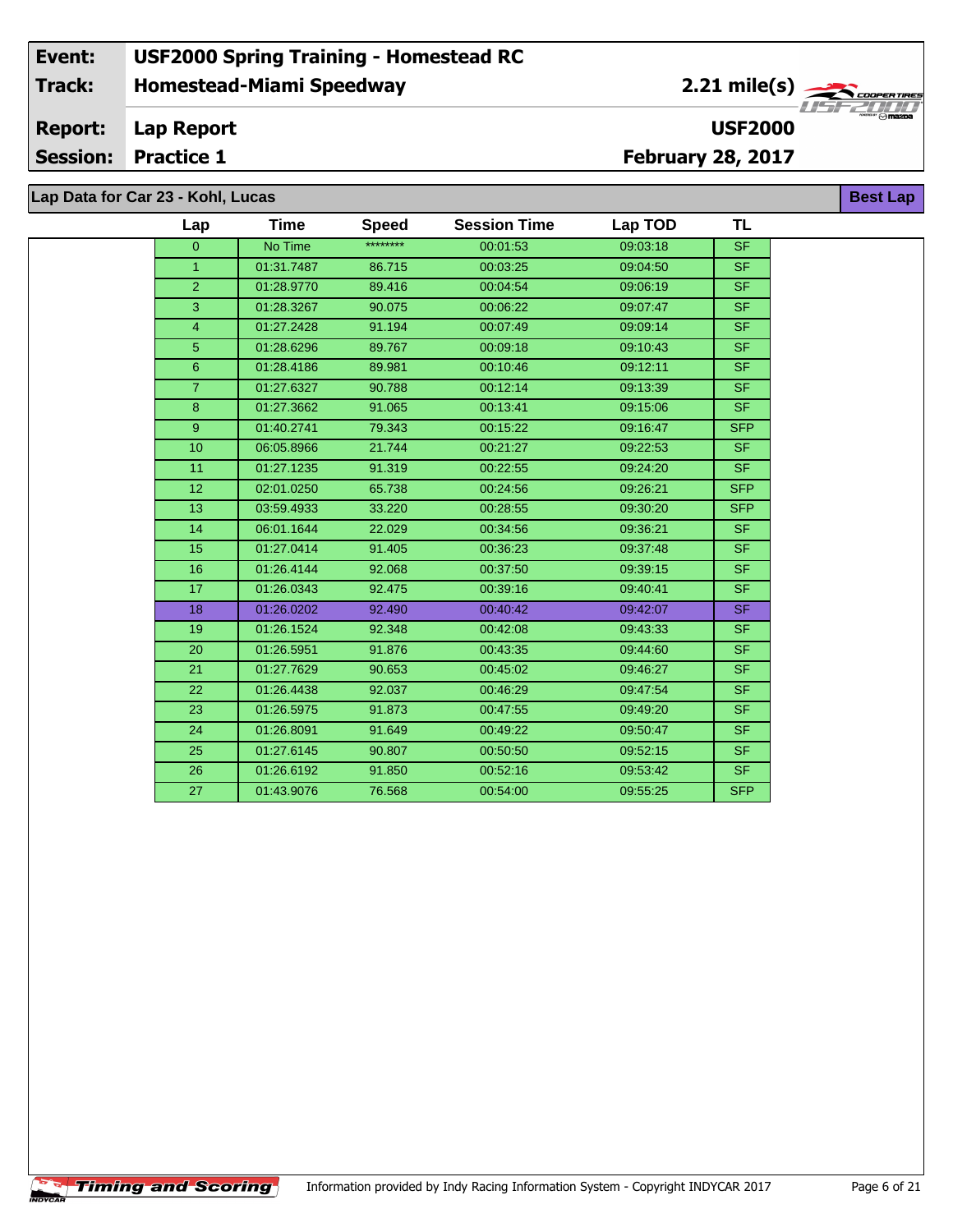#### **Event: USF2000 Spring Training - Homestead RC 2.21 mile(s) Track: Homestead-Miami Speedway** COOPERTIRE **Report: Lap Report USF2000 Session: Practice 1 February 28, 2017 Best Lap**

**Lap Data for Car 3 - Askew, Oliver (R)**

÷.

| Lap            | Time       | <b>Speed</b> | <b>Session Time</b> | Lap TOD   | <b>TL</b>                |
|----------------|------------|--------------|---------------------|-----------|--------------------------|
| $\overline{0}$ | No Time    | ********     | 00:11:35            | 09:13:00  | <b>SFP</b>               |
| 1.             | 03:39.6735 | 36.217       | 00:15:15            | 09:16:40  | SF.                      |
| $\overline{2}$ | 01:26.7826 | 91.677       | 00:16:42            | 09:18:07  | SF.                      |
| 3              | 01:26.5412 | 91.933       | 00:18:08            | 09:19:33  | SF.                      |
| 4              | 01:26.3644 | 92.121       | 00:19:35            | 09:20:60  | <b>SF</b>                |
| 5              | 01:25.8702 | 92.651       | 00:21:00            | 09:22:26  | <b>SF</b>                |
| $6\phantom{1}$ | 01:26.1646 | 92.335       | 00:22:27            | 09:23:52  | <b>SF</b>                |
| $\overline{7}$ | 01:25.8569 | 92.666       | 00:23:52            | 09:25:18  | SF.                      |
| 8              | 01:26.0830 | 92.422       | 00:25:18            | 09:26:44  | <b>SF</b>                |
| 9 <sup>°</sup> | 01:26.2189 | 92.277       | 00:26:45            | 09:28:010 | SF.                      |
| 10             | 01:26.2289 | 92.266       | 00:28:11            | 09:29:36  | SF.                      |
| 11             | 01:35.6915 | 83.142       | 00:29:47            | 09:31:12  | <b>SFP</b>               |
| 12             | 05:05.7703 | 26.020       | 00:34:52            | 09:36:18  | SF.                      |
| 13             | 01:24.9549 | 93.650       | 00:36:17            | 09:37:42  | <b>SF</b>                |
| 14             | 01:24.9309 | 93.676       | 00:37:42            | 09:39:07  | SF.                      |
| 15             | 01:24.8257 | 93.792       | 00:39:07            | 09:40:32  | <b>SF</b>                |
| 16             | 01:25.3028 | 93.268       | 00:40:32            | 09:41:58  | <b>SF</b>                |
| 17             | 01:25.4700 | 93.085       | 00:41:58            | 09:43:23  | SF.                      |
| 18             | 01:24.9351 | 93.672       | 00:43:23            | 09:44:48  | SF.                      |
| 19             | 01:25.2839 | 93.288       | 00:44:48            | 09:46:13  | SF.                      |
| 20             | 01:35.2013 | 83.570       | 00:46:23            | 09:47:48  | <b>SFP</b>               |
| 21             | 10:49.6066 | 12.247       | 00:57:13            | 09:58:38  | SF.                      |
| 22             | 01:25.1700 | 93.413       | 00:58:38            | 10:00:03  | $\overline{\mathsf{SF}}$ |
| 22             | No Time    | ********     | 01:00:25            | 10:01:50  | <b>SFP</b>               |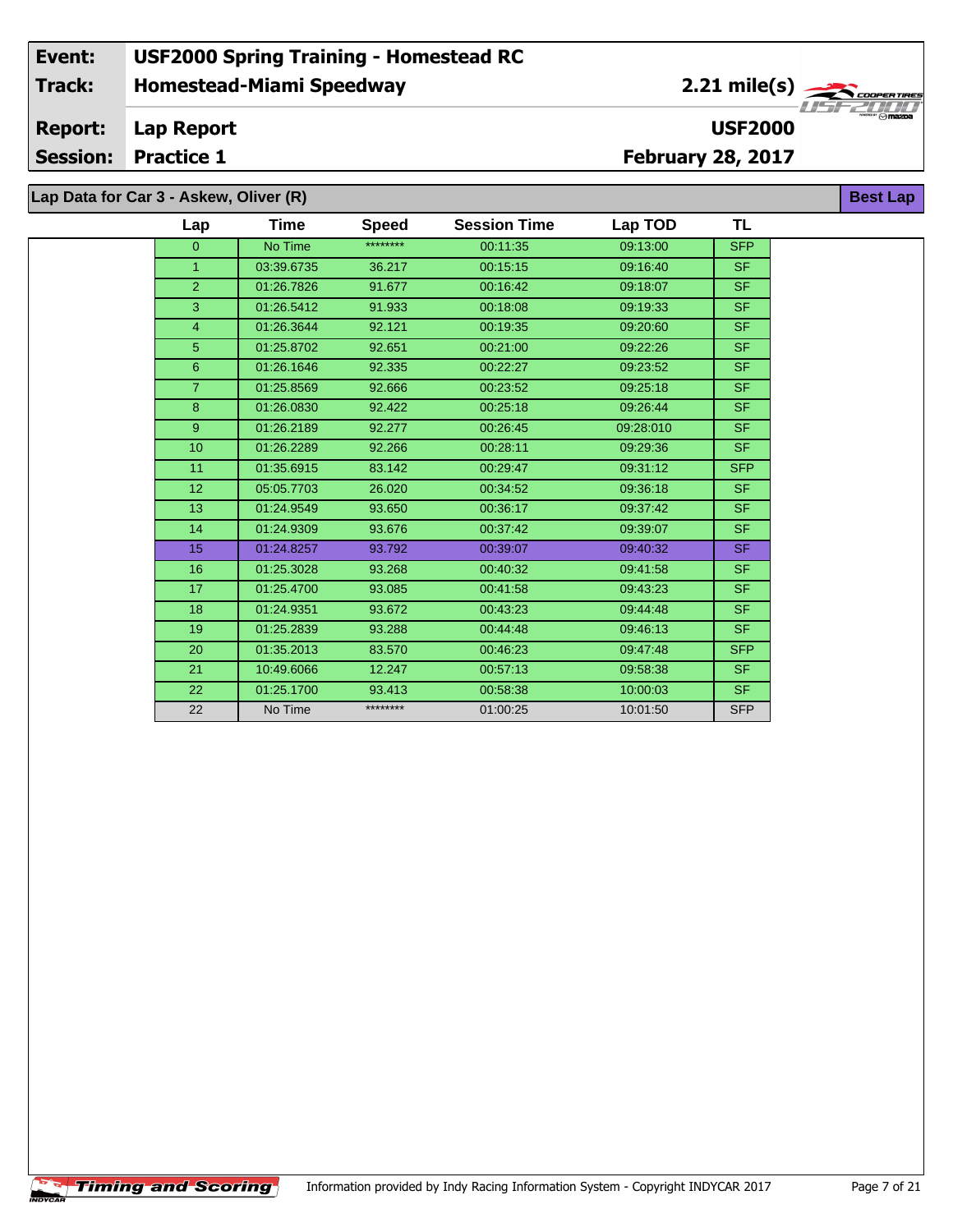**Lap Data for Car 31 - Kirkwood, Kyle (R)**

 $\overline{\phantom{a}}$ 

| Lap             | Time       | <b>Speed</b> | <b>Session Time</b> | Lap TOD  | <b>TL</b>  |
|-----------------|------------|--------------|---------------------|----------|------------|
| $\overline{0}$  | No Time    | ********     | 00:04:34            | 09:05:59 | SF.        |
| $\overline{1}$  | 01:55.4790 | 68.896       | 00:06:29            | 09:07:54 | <b>SFP</b> |
| $\overline{2}$  | 04:25.3999 | 29.977       | 00:10:55            | 09:12:20 | <b>SF</b>  |
| 3               | 01:43.8463 | 76.613       | 00:12:38            | 09:14:03 | <b>SF</b>  |
| $\overline{4}$  | 01:34.5940 | 84.107       | 00:14:13            | 09:15:38 | <b>SF</b>  |
| 5               | 01:29.6843 | 88.711       | 00:15:43            | 09:17:08 | <b>SF</b>  |
| 6               | 01:44.3513 | 76.242       | 00:17:27            | 09:18:52 | <b>SFP</b> |
| $\overline{7}$  | 08:13.1265 | 16.134       | 00:25:40            | 09:27:05 | <b>SF</b>  |
| 8               | 01:27.8059 | 90.609       | 00:27:08            | 09:28:33 | SF.        |
| 9               | 01:27.7201 | 90.698       | 00:28:36            | 09:30:01 | <b>SF</b>  |
| 10 <sub>1</sub> | 01:27.5903 | 90.832       | 00:30:03            | 09:31:28 | <b>SF</b>  |
| 11              | 01:27.4488 | 90.979       | 00:31:31            | 09:32:56 | <b>SF</b>  |
| 12              | 01:27.2543 | 91.182       | 00:32:58            | 09:34:23 | <b>SF</b>  |
| 13              | 01:38.6494 | 80.649       | 00:34:37            | 09:36:02 | <b>SFP</b> |
| 14              | 12:34.1866 | 10.549       | 00:47:11            | 09:48:36 | SF.        |
| 15              | 01:26.9196 | 91.533       | 00:48:38            | 09:50:03 | <b>SF</b>  |
| 16              | 01:26.5733 | 91.899       | 00:50:04            | 09:51:29 | SF.        |
| 17              | 01:26.6337 | 91.835       | 00:51:31            | 09:52:56 | <b>SF</b>  |
| 18              | 01:36.3182 | 82.601       | 00:53:07            | 09:54:32 | <b>SF</b>  |
| 19              | 01:26.9191 | 91.533       | 00:54:34            | 09:55:59 | <b>SF</b>  |
| 20              | 01:26.9515 | 91.499       | 00:56:01            | 09:57:26 | SF.        |
| 21              | 01:38.4408 | 80.820       | 00:57:40            | 09:59:05 | SF.        |
| 22              | 01:38.9562 | 80.399       | 00:59:18            | 10:00:44 | <b>SFP</b> |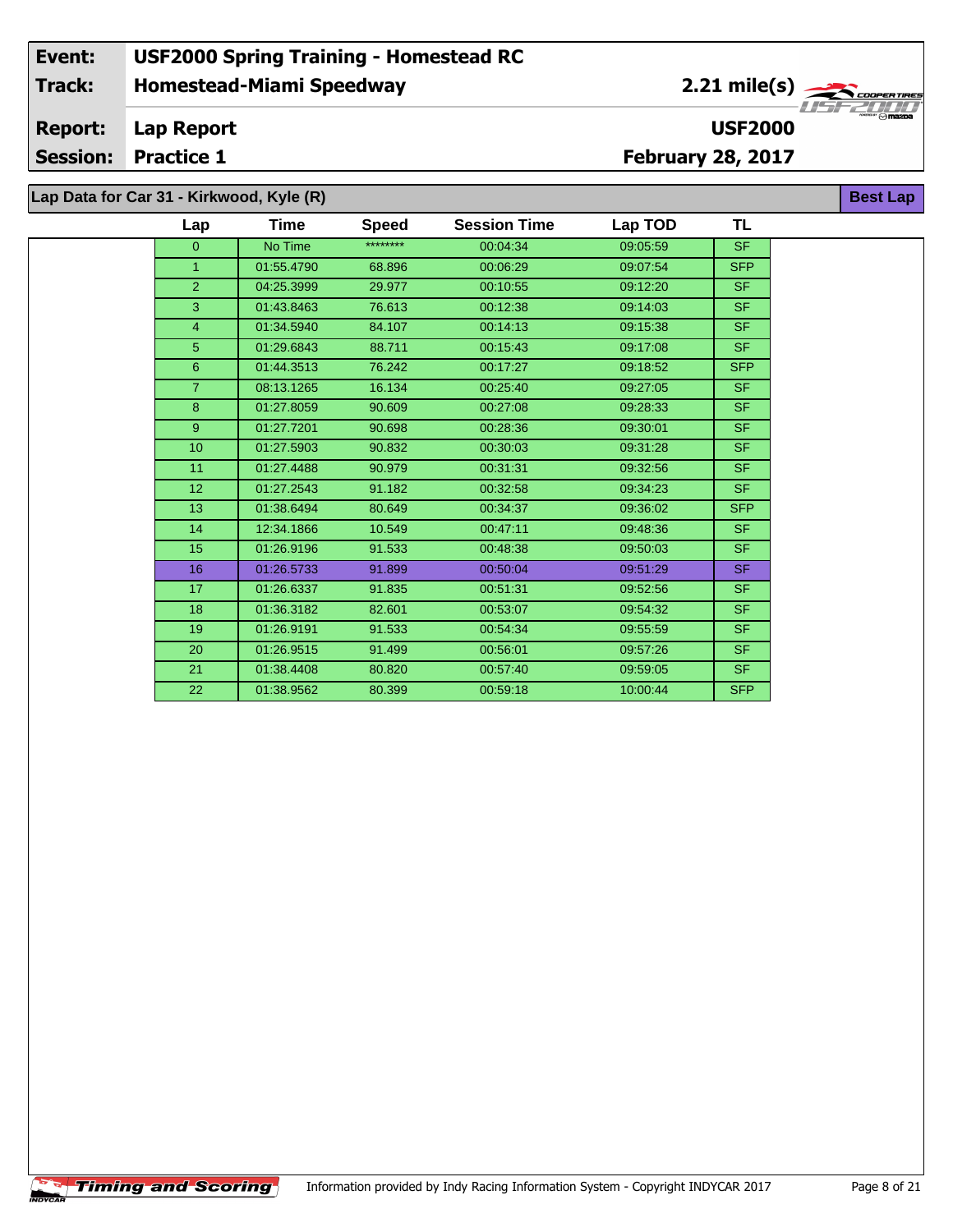**Lap Data for Car 34 - Wright, Kris (R)**

 $\sqrt{\textbf{T}}$ iming and Scoring $\sqrt{\textbf{S}}$ 

÷.

| Lap            | Time       | <b>Speed</b> | <b>Session Time</b> | Lap TOD  | TL                       |
|----------------|------------|--------------|---------------------|----------|--------------------------|
| $\Omega$       | No Time    | ********     | 00:02:42            | 09:04:07 | <b>SF</b>                |
| $\mathbf{1}$   | 01:29.4898 | 88.904       | 00:04:11            | 09:05:36 | <b>SF</b>                |
| $\overline{2}$ | 01:28.4772 | 89.921       | 00:05:40            | 09:07:05 | $\overline{\mathsf{SF}}$ |
| 3              | 01:28.2133 | 90.190       | 00:07:08            | 09:08:33 | SF.                      |
| $\overline{4}$ | 01:27.7725 | 90.643       | 00:08:36            | 09:10:01 | <b>SF</b>                |
| $\overline{5}$ | 01:27.6094 | 90.812       | 00:10:03            | 09:11:29 | SF.                      |
| 6              | 01:29.1420 | 89.251       | 00:11:33            | 09:12:58 | S <sub>F</sub>           |
| $\overline{7}$ | 01:27.1680 | 91.272       | 00:12:60            | 09:14:25 | <b>SF</b>                |
| 8              | 01:28.5086 | 89.890       | 00:14:28            | 09:15:53 | <b>SF</b>                |
| 9              | 01:43.2026 | 77.091       | 00:16:11            | 09:17:37 | SF.                      |
| 10             | 01:41.8120 | 78.144       | 00:17:53            | 09:19:18 | <b>SFP</b>               |
| 11             | 10:21.4876 | 12.802       | 00:28:15            | 09:29:40 | SF.                      |
| 12             | 01:27.8308 | 90.583       | 00:29:43            | 09:31:08 | <b>SF</b>                |
| 13             | 01:29.0262 | 89.367       | 00:31:12            | 09:32:37 | <b>SF</b>                |
| 14             | 01:29.3468 | 89.046       | 00:32:41            | 09:34:06 | <b>SF</b>                |
| 15             | 01:27.6250 | 90.796       | 00:34:09            | 09:35:34 | <b>SF</b>                |
| 16             | 01:27.7598 | 90.657       | 00:35:36            | 09:37:01 | <b>SF</b>                |
| 17             | 01:28.6676 | 89.728       | 00:37:05            | 09:38:30 | <b>SF</b>                |
| 18             | 01:27.0232 | 91.424       | 00:38:32            | 09:39:57 | <b>SF</b>                |
| 19             | 01:27.5385 | 90.886       | 00:39:60            | 09:41:25 | <b>SF</b>                |
| 20             | 01:38.2952 | 80.940       | 00:41:38            | 09:43:03 | <b>SFP</b>               |
| 21             | 06:47.3168 | 19.533       | 00:48:25            | 09:49:50 | <b>SF</b>                |
| 22             | 01:27.2316 | 91.205       | 00:49:52            | 09:51:18 | <b>SF</b>                |
| 23             | 01:27.0924 | 91.351       | 00:51:19            | 09:52:45 | SF                       |
| 24             | 01:27.1020 | 91.341       | 00:52:47            | 09:54:12 | <b>SF</b>                |
| 25             | 01:28.2578 | 90.145       | 00:54:15            | 09:55:40 | <b>SF</b>                |
| 26             | 01:27.2298 | 91.207       | 00:55:42            | 09:57:07 | <b>SF</b>                |
| 27             | 01:27.1943 | 91.244       | 00:57:09            | 09:58:34 | $\overline{\mathsf{SF}}$ |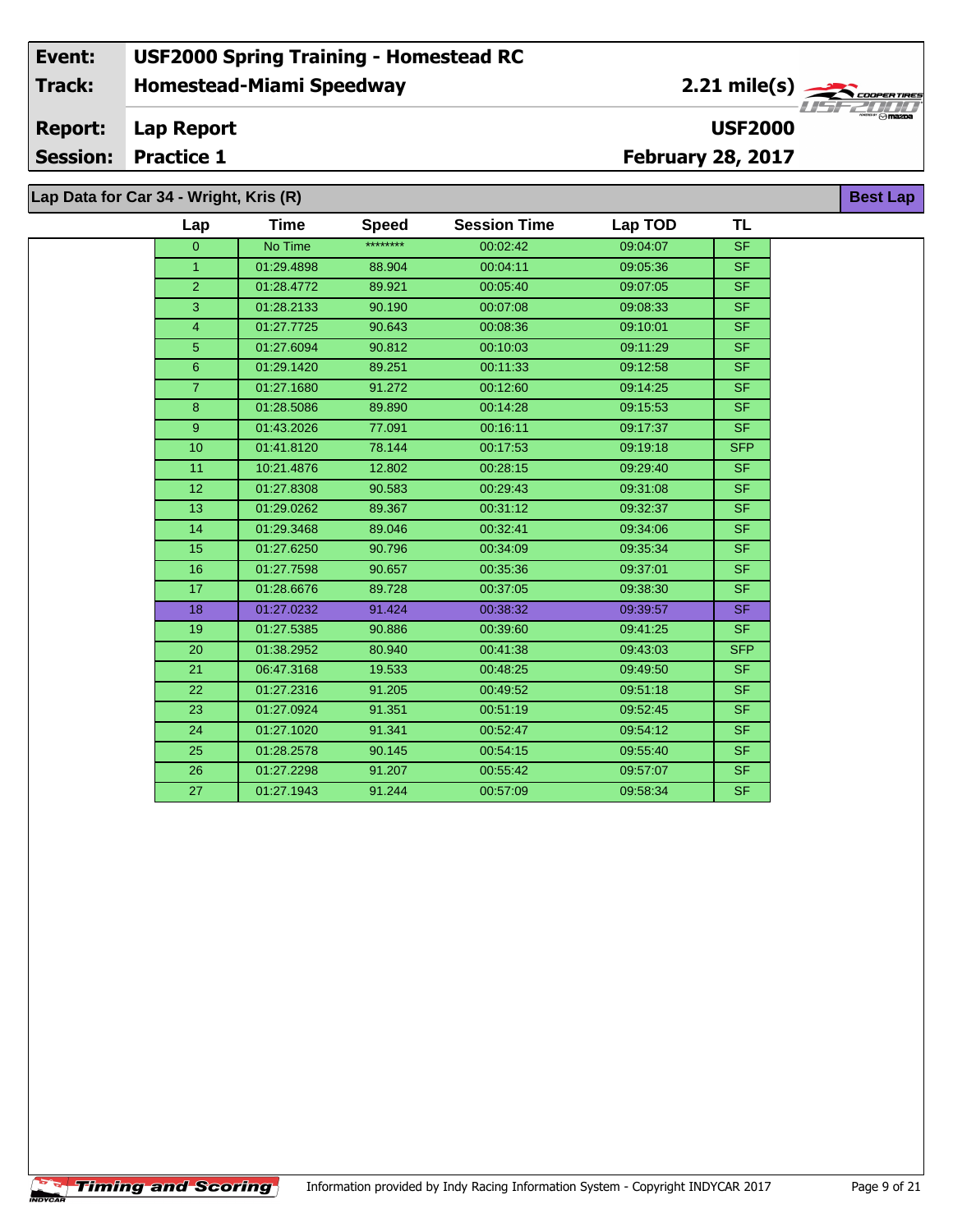**Lap Data for Car 36 - Dickerson, Dakota**

| Lap            | Time       | <b>Speed</b> | <b>Session Time</b> | Lap TOD  | TL         |
|----------------|------------|--------------|---------------------|----------|------------|
| $\overline{0}$ | No Time    | ********     | 00:04:53            | 09:06:18 | <b>SF</b>  |
| $\mathbf{1}$   | 01:30.3611 | 88.047       | 00:06:23            | 09:07:48 | <b>SF</b>  |
| $\overline{2}$ | 01:31.9186 | 86.555       | 00:07:55            | 09:09:20 | <b>SF</b>  |
| 3              | 01:43.6080 | 76.789       | 00:09:39            | 09:11:04 | <b>SFP</b> |
| 4              | 06:49.5668 | 19.425       | 00:16:28            | 09:17:53 | SF.        |
| 5              | 01:27.8013 | 90.614       | 00:17:56            | 09:19:21 | <b>SF</b>  |
| 6              | 01:27.0945 | 91.349       | 00:19:23            | 09:20:48 | <b>SF</b>  |
| $\overline{7}$ | 01:26.5951 | 91.876       | 00:20:50            | 09:22:15 | <b>SF</b>  |
| 8              | 01:26.9520 | 91.499       | 00:22:17            | 09:23:42 | <b>SF</b>  |
| 9              | 01:26.4620 | 92.017       | 00:23:43            | 09:25:08 | SF.        |
| 10             | 01:26.7678 | 91.693       | 00:25:010           | 09:26:35 | <b>SF</b>  |
| 11             | 01:27.2819 | 91.153       | 00:26:37            | 09:28:02 | <b>SF</b>  |
| 12             | 01:26.7859 | 91.674       | 00:28:04            | 09:29:29 | SF.        |
| 13             | 01:26.7321 | 91.731       | 00:29:31            | 09:30:56 | <b>SF</b>  |
| 14             | 01:27.3004 | 91.134       | 00:30:58            | 09:32:23 | SF.        |
| 15             | 01:26.7739 | 91.687       | 00:32:25            | 09:33:50 | <b>SF</b>  |
| 16             | 01:26.8221 | 91.636       | 00:33:52            | 09:35:17 | <b>SF</b>  |
| 17             | 01:27.4073 | 91.022       | 00:35:19            | 09:36:44 | <b>SF</b>  |
| 18             | 01:27.6617 | 90.758       | 00:36:47            | 09:38:12 | <b>SF</b>  |
| 19             | 01:27.5208 | 90.904       | 00:38:14            | 09:39:39 | <b>SF</b>  |
| 20             | 01:46.0422 | 75.027       | 00:40:00            | 09:41:25 | <b>SFP</b> |
| 21             | 11:51.8969 | 11.176       | 00:51:52            | 09:53:17 | <b>SF</b>  |
| 22             | 01:28.2902 | 90.112       | 00:53:20            | 09:54:46 | <b>SF</b>  |
| 23             | 01:27.3640 | 91.067       | 00:54:48            | 09:56:13 | <b>SF</b>  |
| 24             | 01:27.0428 | 91.403       | 00:56:15            | 09:57:40 | <b>SF</b>  |
| 25             | 01:27.0654 | 91.380       | 00:57:42            | 09:59:07 | <b>SF</b>  |
| 26             | 01:27.5949 | 90.827       | 00:59:010           | 10:00:35 | <b>SF</b>  |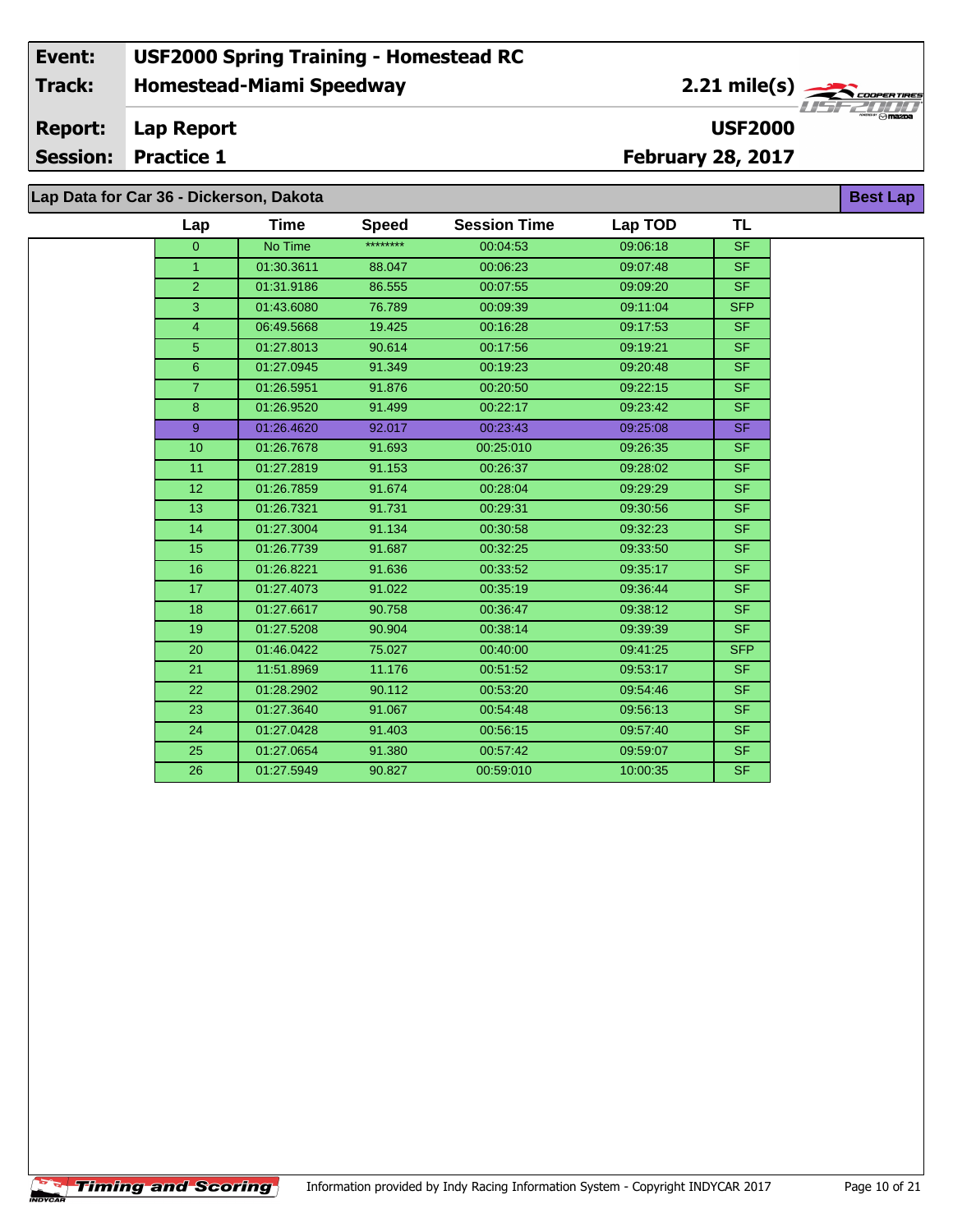# **Lap Data for Car 37 - Castro, Andre (R)**

 $\overline{\phantom{a}}$ 

| Lap              | Time       | <b>Speed</b> | <b>Session Time</b> | Lap TOD  | TL         |
|------------------|------------|--------------|---------------------|----------|------------|
| $\overline{0}$   | No Time    | ********     | 00:12:56            | 09:14:21 | <b>SFP</b> |
| $\mathbf{1}$     | 03:59.3641 | 33.238       | 00:16:55            | 09:18:21 | SF.        |
| $\overline{2}$   | 01:30.1331 | 88.269       | 00:18:26            | 09:19:51 | SF.        |
| 3                | 01:28.6449 | 89.751       | 00:19:54            | 09:21:19 | SF.        |
| $\overline{4}$   | 01:27.9439 | 90.467       | 00:21:22            | 09:22:47 | SF.        |
| 5                | 01:27.8812 | 90.531       | 00:22:50            | 09:24:15 | SF.        |
| 6                | 01:27.3886 | 91.042       | 00:24:17            | 09:25:43 | SF.        |
| $\overline{7}$   | 01:27.7091 | 90.709       | 00:25:45            | 09:27:10 | SF.        |
| 8                | 01:27.0676 | 91.377       | 00:27:12            | 09:28:37 | <b>SF</b>  |
| 9                | 01:27.9641 | 90.446       | 00:28:40            | 09:30:05 | SF.        |
| 10 <sup>10</sup> | 01:27.5197 | 90.905       | 00:30:08            | 09:31:33 | SF.        |
| 11               | 01:27.1859 | 91.253       | 00:31:35            | 09:32:60 | <b>SF</b>  |
| 12 <sup>2</sup>  | 01:27.1715 | 91.268       | 00:33:02            | 09:34:27 | <b>SF</b>  |
| 13               | 01:27.0860 | 91.358       | 00:34:29            | 09:35:54 | <b>SF</b>  |
| 14               | 01:27.2012 | 91.237       | 00:35:56            | 09:37:21 | <b>SF</b>  |
| 15               | 01:27.8730 | 90.540       | 00:37:24            | 09:38:49 | <b>SF</b>  |
| 16               | 01:27.3833 | 91.047       | 00:38:52            | 09:40:17 | SF.        |
| 17               | 01:37.2985 | 81.769       | 00:40:29            | 09:41:54 | <b>SFP</b> |
| 18               | 13:17.4980 | 9.976        | 00:53:46            | 09:55:11 | <b>SF</b>  |
| 19               | 01:26.8989 | 91.555       | 00:55:13            | 09:56:38 | <b>SF</b>  |
| 20               | 01:26.3263 | 92.162       | 00:56:40            | 09:58:05 | SF.        |
| 21               | 01:26.1301 | 92.372       | 00:58:06            | 09:59:31 | SF.        |
| 22               | 01:27.1537 | 91.287       | 00:59:33            | 10:00:58 | SF.        |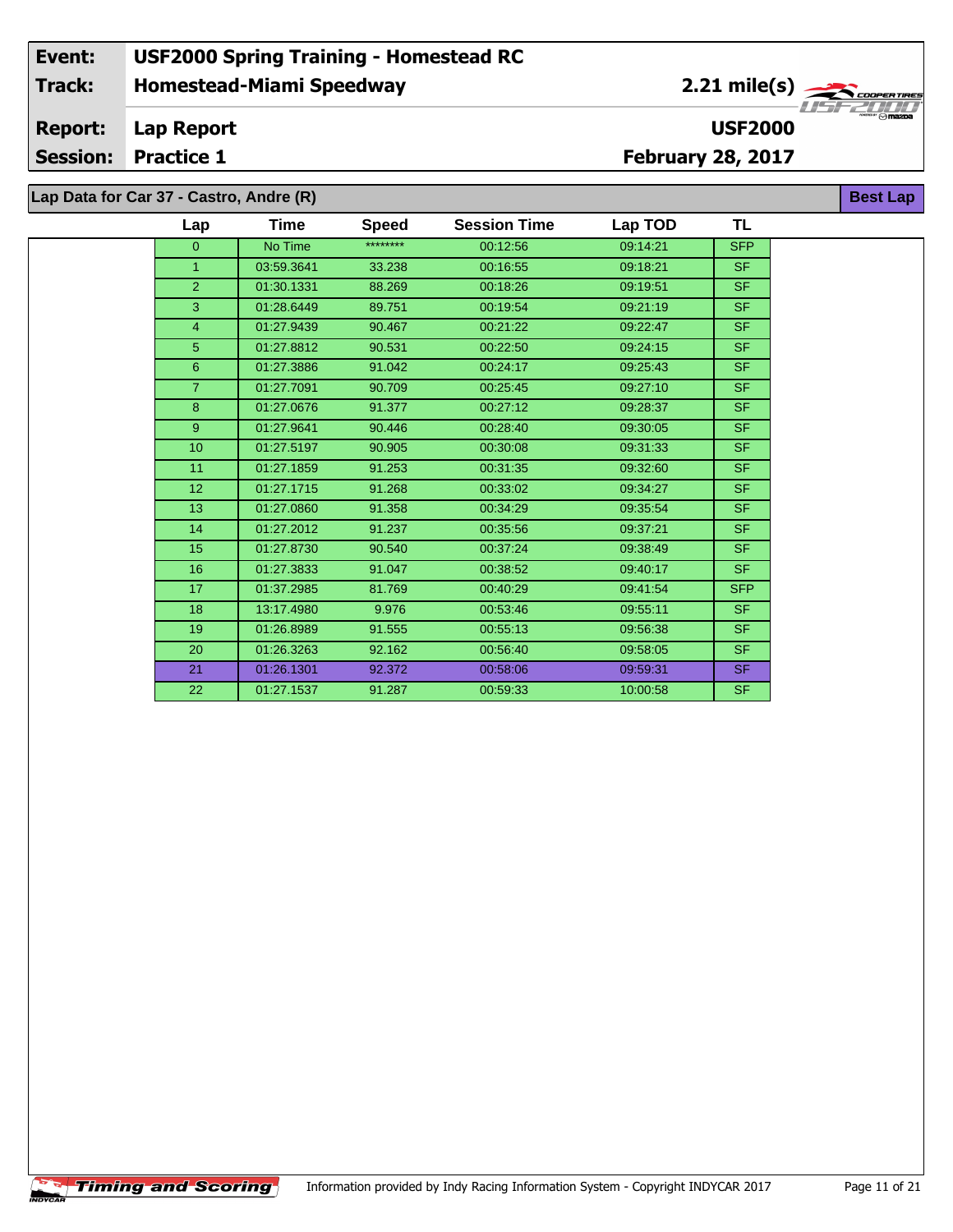**Lap Data for Car 38 - VeeKay, Rinus (R)**

**Timing and Scoring** 

÷.

| Lap                  | <b>Time</b> | <b>Speed</b> | <b>Session Time</b> | Lap TOD   | <b>TL</b>                |
|----------------------|-------------|--------------|---------------------|-----------|--------------------------|
| $\overline{0}$       | No Time     | ********     | 00:02:21            | 09:03:46  | <b>SFP</b>               |
| $\blacktriangleleft$ | 05:14.7679  | 25.276       | 00:07:36            | 09:09:01  | <b>SF</b>                |
| $\overline{2}$       | 01:28.0339  | 90.374       | 00:09:04            | 09:10:29  | <b>SF</b>                |
| 3                    | 01:26.3270  | 92.161       | 00:10:30            | 09:11:55  | <b>SF</b>                |
| $\overline{4}$       | 01:25.9546  | 92.560       | 00:11:56            | 09:13:21  | <b>SF</b>                |
| 5                    | 01:28.4579  | 89.941       | 00:13:24            | 09:14:49  | <b>SF</b>                |
| $6\phantom{1}$       | 01:26.0243  | 92.485       | 00:14:50            | 09:16:16  | <b>SF</b>                |
| $\overline{7}$       | 01:28.1846  | 90.220       | 00:16:19            | 09:17:44  | <b>SF</b>                |
| 8                    | 01:25.9996  | 92.512       | 00:17:45            | 09:19:010 | <b>SF</b>                |
| 9                    | 01:25.6000  | 92.944       | 00:19:10            | 09:20:35  | $\overline{\mathsf{SF}}$ |
| 10                   | 01:25.5746  | 92.972       | 00:20:36            | 09:22:01  | <b>SF</b>                |
| 11                   | 01:25.3511  | 93.215       | 00:22:01            | 09:23:26  | <b>SF</b>                |
| 12                   | 01:25.6857  | 92.851       | 00:23:27            | 09:24:52  | <b>SF</b>                |
| 13                   | 01:25.7493  | 92.782       | 00:24:53            | 09:26:18  | <b>SF</b>                |
| 14                   | 01:26.7086  | 91.756       | 00:26:19            | 09:27:44  | <b>SF</b>                |
| 15                   | 01:26.0122  | 92.499       | 00:27:45            | 09:29:10  | <b>SF</b>                |
| 16                   | 01:36.4756  | 82.466       | 00:29:22            | 09:30:47  | <b>SFP</b>               |
| 17                   | 11:01.0218  | 12.036       | 00:40:23            | 09:41:48  | <b>SF</b>                |
| 18                   | 01:25.5811  | 92.964       | 00:41:48            | 09:43:13  | <b>SF</b>                |
| 19                   | 01:25.7286  | 92.805       | 00:43:14            | 09:44:39  | <b>SF</b>                |
| 20                   | 01:25.6807  | 92.856       | 00:44:40            | 09:46:05  | <b>SF</b>                |
| 21                   | 01:25.8150  | 92.711       | 00:46:06            | 09:47:31  | <b>SF</b>                |
| 22                   | 01:25.9618  | 92.553       | 00:47:32            | 09:48:57  | <b>SF</b>                |
| 23                   | 01:25.4986  | 93.054       | 00:48:57            | 09:50:22  | <b>SF</b>                |
| 24                   | 01:26.1775  | 92.321       | 00:50:23            | 09:51:48  | <b>SF</b>                |
| 25                   | 01:27.0592  | 91.386       | 00:51:50            | 09:53:15  | $\overline{\mathsf{SF}}$ |
| 26                   | 01:25.5746  | 92.972       | 00:53:16            | 09:54:41  | <b>SF</b>                |
| 27                   | 01:25.5285  | 93.022       | 00:54:41            | 09:56:06  | <b>SF</b>                |
| 28                   | 01:26.0351  | 92.474       | 00:56:07            | 09:57:33  | <b>SF</b>                |
| 29                   | 01:25.1721  | 93.411       | 00:57:33            | 09:58:58  | <b>SF</b>                |
| 30                   | 01:25.5851  | 92.960       | 00:58:58            | 10:00:23  | <b>SF</b>                |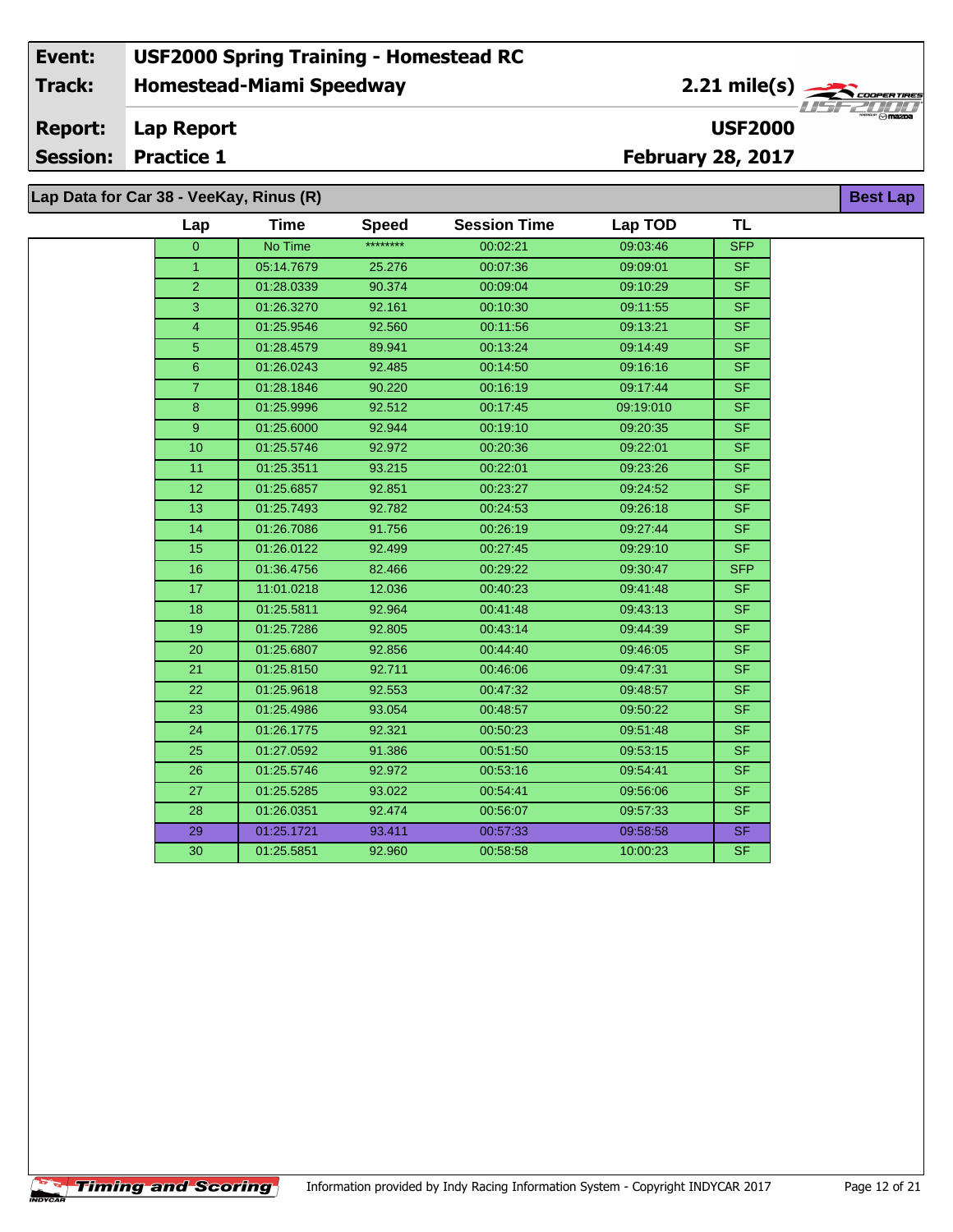**Lap Data for Car 7 - Wojcik, Devin (R)**

 $\overline{\phantom{a}}$ 

| Lap            | Time       | <b>Speed</b> | <b>Session Time</b> | Lap TOD  | TL         |
|----------------|------------|--------------|---------------------|----------|------------|
| $\overline{0}$ | No Time    | ********     | 00:05:51            | 09:07:16 | <b>SFP</b> |
| 1              | 03:55.2848 | 33.814       | 00:09:46            | 09:11:12 | <b>SF</b>  |
| $\overline{2}$ | 01:33.0879 | 85.468       | 00:11:19            | 09:12:45 | SF.        |
| 3              | 01:32.8447 | 85.691       | 00:12:52            | 09:14:17 | <b>SF</b>  |
| 4              | 01:31.2862 | 87.154       | 00:14:24            | 09:15:49 | <b>SF</b>  |
| 5              | 01:31.1360 | 87.298       | 00:15:55            | 09:17:20 | <b>SF</b>  |
| 6              | 01:32.1409 | 86.346       | 00:17:27            | 09:18:52 | <b>SF</b>  |
| $\overline{7}$ | 01:30.8901 | 87.534       | 00:18:58            | 09:20:23 | <b>SF</b>  |
| 8              | 01:41.8430 | 78.120       | 00:20:40            | 09:22:05 | <b>SFP</b> |
| 9              | 12:13.6167 | 10.845       | 00:32:53            | 09:34:18 | <b>SF</b>  |
| 10             | 01:30.9648 | 87.462       | 00:34:24            | 09:35:49 | <b>SF</b>  |
| 11             | 01:31.1873 | 87.249       | 00:35:55            | 09:37:21 | <b>SF</b>  |
| 12             | 01:32.7502 | 85.779       | 00:37:28            | 09:38:53 | <b>SF</b>  |
| 13             | 01:30.6201 | 87.795       | 00:38:59            | 09:40:24 | <b>SF</b>  |
| 14             | 01:30.4763 | 87.935       | 00:40:29            | 09:41:54 | <b>SF</b>  |
| 15             | 01:30.9155 | 87.510       | 00:42:00            | 09:43:25 | <b>SF</b>  |
| 16             | 01:30.5045 | 87.907       | 00:43:31            | 09:44:56 | <b>SF</b>  |
| 17             | 01:42.3037 | 77.768       | 00:45:13            | 09:46:38 | <b>SFP</b> |
| 18             | 06:37.3546 | 20.022       | 00:51:50            | 09:53:15 | SF.        |
| 19             | 01:51.7856 | 71.172       | 00:53:42            | 09:55:07 | <b>SFP</b> |
| 20             | 05:54.9328 | 22.416       | 00:59:37            | 10:01:02 | <b>SF</b>  |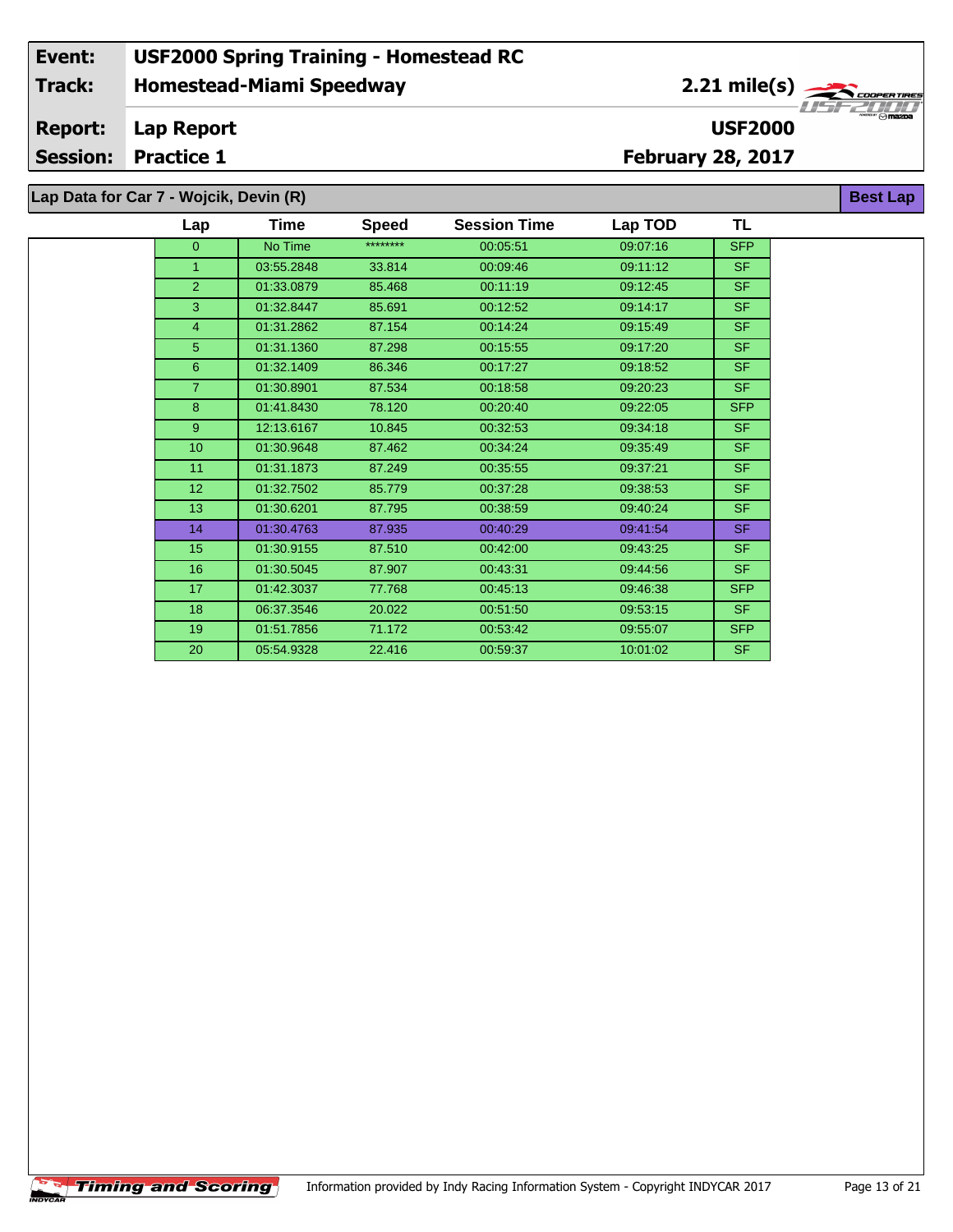# **Lap Data for Car 8 - Tomaselli\*, Bruna (R)**

÷.

| Lap            | Time       | <b>Speed</b> | <b>Session Time</b> | Lap TOD  | <b>TL</b>      |
|----------------|------------|--------------|---------------------|----------|----------------|
| $\Omega$       | No Time    | ********     | 00:04:22            | 09:05:47 | <b>SFP</b>     |
| $\mathbf{1}$   | 03:23.4766 | 39.100       | 00:07:45            | 09:09:11 | SF.            |
| $\overline{2}$ | 01:34.7221 | 83.993       | 00:09:20            | 09:10:45 | <b>SF</b>      |
| 3              | 01:34.2354 | 84.427       | 00:10:54            | 09:12:20 | SF.            |
| $\overline{4}$ | 01:32.2410 | 86.252       | 00:12:27            | 09:13:52 | SF             |
| 5              | 01:31.5874 | 86.868       | 00:13:58            | 09:15:23 | <b>SF</b>      |
| 6              | 01:31.6274 | 86.830       | 00:15:30            | 09:16:55 | <b>SF</b>      |
| $\overline{7}$ | 01:44.0561 | 76.459       | 00:17:14            | 09:18:39 | <b>SFP</b>     |
| 8              | 05:42.3433 | 23.240       | 00:22:56            | 09:24:21 | SF.            |
| 9 <sup>°</sup> | 02:13.4900 | 59.600       | 00:25:010           | 09:26:35 | SF.            |
| 10             | 01:33.5255 | 85.068       | 00:26:43            | 09:28:08 | SF.            |
| 11             | 01:31.4772 | 86.972       | 00:28:15            | 09:29:40 | SF.            |
| 12             | 01:30.6719 | 87.745       | 00:29:45            | 09:31:11 | SF.            |
| 13             | 01:31.2306 | 87.208       | 00:31:17            | 09:32:42 | <b>SF</b>      |
| 14             | 01:31.0321 | 87.398       | 00:32:48            | 09:34:13 | SF.            |
| 15             | 01:30.2349 | 88.170       | 00:34:18            | 09:35:43 | S <sub>F</sub> |
| 16             | 01:30.1795 | 88.224       | 00:35:48            | 09:37:13 | SF.            |
| 17             | 01:45.6467 | 75.308       | 00:37:34            | 09:38:59 | <b>SFP</b>     |
| 18             | 11:21.9933 | 11.666       | 00:48:56            | 09:50:21 | SF.            |
| 19             | 01:31.0016 | 87.427       | 00:50:27            | 09:51:52 | SF.            |
| 20             | 01:30.5324 | 87.880       | 00:51:57            | 09:53:22 | SF.            |
| 21             | 01:32.3733 | 86.129       | 00:53:30            | 09:54:55 | SF.            |
| 22             | 01:47.7127 | 73.863       | 00:55:17            | 09:56:43 | <b>SFP</b>     |
| 23             | 03:36.0914 | 36.818       | 00:58:53            | 10:00:19 | SF.            |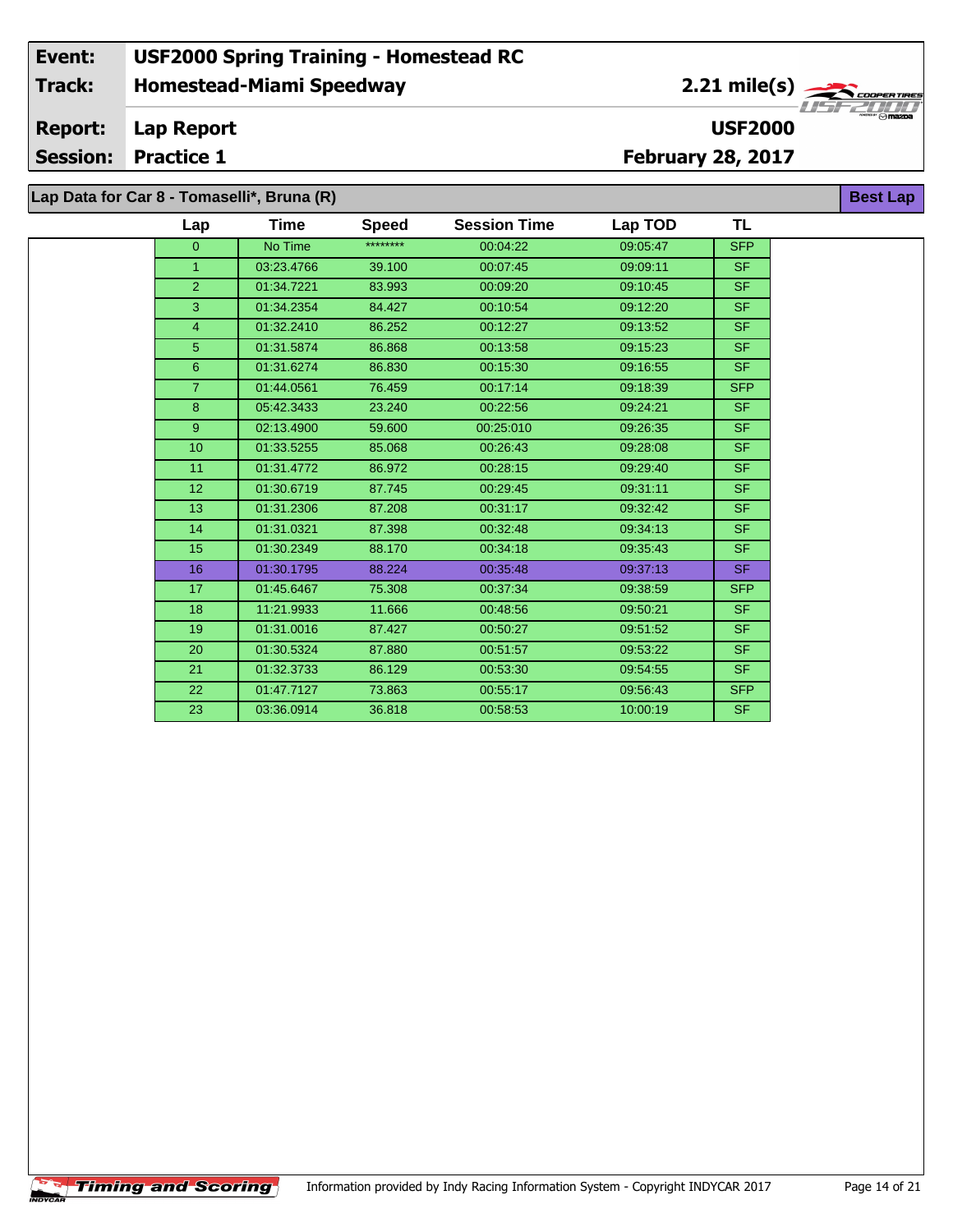# **Lap Data for Car 80 - Megennis, Robert**

**Timing and Scoring** 

÷.

| Lap            | Time       | <b>Speed</b> | <b>Session Time</b> | Lap TOD   | TL                       |
|----------------|------------|--------------|---------------------|-----------|--------------------------|
| $\overline{0}$ | No Time    | ********     | 00:01:52            | 09:03:17  | <b>SF</b>                |
| $\mathbf{1}$   | 01:30.4459 | 87.964       | 00:03:22            | 09:04:47  | SF                       |
| $\overline{2}$ | 01:27.7424 | 90.675       | 00:04:50            | 09:06:15  | SF.                      |
| 3              | 01:27.4141 | 91.015       | 00:06:17            | 09:07:43  | <b>SF</b>                |
| $\overline{4}$ | 01:27.9223 | 90.489       | 00:07:45            | 09:09:11  | $\overline{\mathsf{SF}}$ |
| 5              | 01:26.7970 | 91.662       | 00:09:12            | 09:10:37  | SF.                      |
| 6              | 01:26.7014 | 91.763       | 00:10:39            | 09:12:04  | SF.                      |
| $\mathbf{7}$   | 01:26.6421 | 91.826       | 00:12:06            | 09:13:31  | SF.                      |
| 8              | 01:26.3437 | 92.143       | 00:13:32            | 09:14:57  | SF.                      |
| 9 <sup>°</sup> | 01:39.0350 | 80.335       | 00:15:11            | 09:16:36  | <b>SFP</b>               |
| 10             | 11:48.1569 | 11.235       | 00:26:59            | 09:28:24  | SF.                      |
| 11             | 01:26.3717 | 92.114       | 00:28:25            | 09:29:51  | $\overline{\mathsf{SF}}$ |
| 12             | 01:26.0549 | 92.453       | 00:29:52            | 09:31:17  | <b>SF</b>                |
| 13             | 01:26.1478 | 92.353       | 00:31:18            | 09:32:43  | SF.                      |
| 14             | 01:26.7890 | 91.671       | 00:32:44            | 09:34:010 | SF                       |
| 15             | 01:26.0955 | 92.409       | 00:34:11            | 09:35:36  | SF.                      |
| 16             | 01:26.3236 | 92.165       | 00:35:37            | 09:37:02  | SF.                      |
| 17             | 01:37.8643 | 81.296       | 00:37:15            | 09:38:40  | <b>SFP</b>               |
| 18             | 12:27.9404 | 10.637       | 00:49:43            | 09:51:08  | SF.                      |
| 19             | 01:25.2355 | 93.341       | 00:51:08            | 09:52:33  | SF.                      |
| 20             | 01:25.3442 | 93.223       | 00:52:33            | 09:53:58  | $\overline{\mathsf{SF}}$ |
| 21             | 01:25.6361 | 92.905       | 00:53:59            | 09:55:24  | <b>SF</b>                |
| 22             | 01:36.0207 | 82.857       | 00:55:35            | 09:57:00  | SF.                      |
| 23             | 01:25.7417 | 92.790       | 00:57:01            | 09:58:26  | SF.                      |
| 24             | 01:25.4421 | 93.116       | 00:58:26            | 09:59:51  | SF.                      |
| 25             | 01:37.6798 | 81.450       | 01:00:04            | 10:01:29  | <b>SFP</b>               |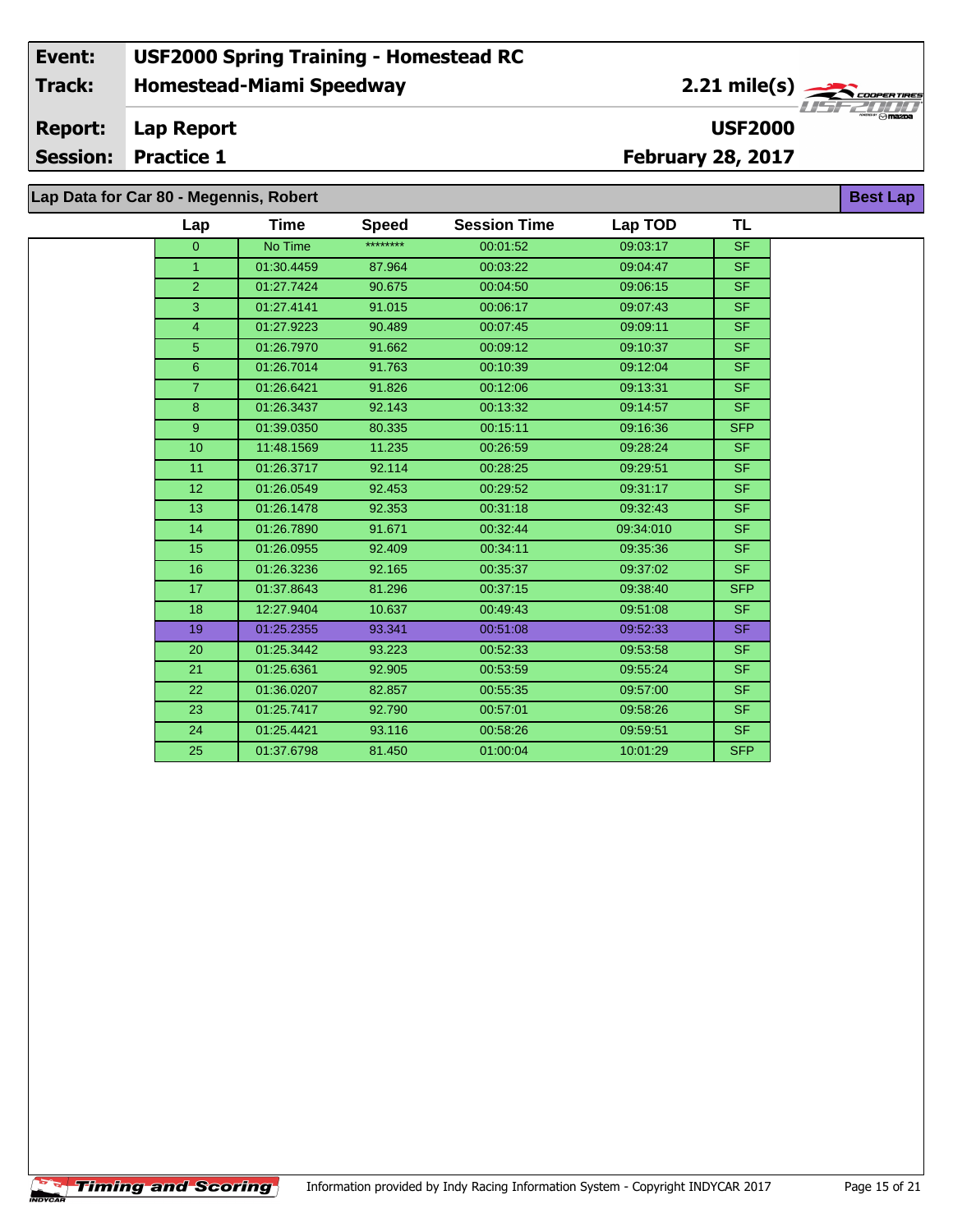**Lap Data for Car 81 - Frederick, Kaylen (R)**

| Lap            | <b>Time</b> | <b>Speed</b> | <b>Session Time</b> | Lap TOD  | TL                       |
|----------------|-------------|--------------|---------------------|----------|--------------------------|
| $\overline{0}$ | No Time     | ********     | 00:01:58            | 09:03:23 | <b>SF</b>                |
| $\mathbf{1}$   | 01:30.4275  | 87.982       | 00:03:28            | 09:04:53 | <b>SF</b>                |
| $\overline{2}$ | 01:27.7245  | 90.693       | 00:04:56            | 09:06:21 | SF.                      |
| 3              | 01:27.7637  | 90.653       | 00:06:24            | 09:07:49 | SF.                      |
| 4              | 01:26.4459  | 92.034       | 00:07:50            | 09:09:15 | SF.                      |
| 5              | 01:26.3152  | 92.174       | 00:09:16            | 09:10:42 | SF.                      |
| 6              | 01:26.0802  | 92.425       | 00:10:43            | 09:12:08 | SF.                      |
| $\overline{7}$ | 01:26.1092  | 92.394       | 00:12:09            | 09:13:34 | SF.                      |
| 8              | 01:26.4842  | 91.994       | 00:13:35            | 09:15:00 | SF.                      |
| 9 <sup>°</sup> | 01:40.3118  | 79.313       | 00:15:15            | 09:16:41 | <b>SFP</b>               |
| 10             | 11:37.9536  | 11.399       | 00:26:53            | 09:28:19 | SF.                      |
| 11             | 01:26.4544  | 92.025       | 00:28:20            | 09:29:45 | <b>SF</b>                |
| 12             | 01:25.8713  | 92.650       | 00:29:46            | 09:31:11 | <b>SF</b>                |
| 13             | 01:26.4730  | 92.006       | 00:31:12            | 09:32:37 | $\overline{\mathsf{SF}}$ |
| 14             | 01:26.5463  | 91.928       | 00:32:39            | 09:34:04 | SF.                      |
| 15             | 01:26.1859  | 92.312       | 00:34:05            | 09:35:30 | SF.                      |
| 16             | 01:26.1469  | 92.354       | 00:35:31            | 09:36:56 | <b>SF</b>                |
| 17             | 01:40.0590  | 79.513       | 00:37:11            | 09:38:36 | <b>SFP</b>               |
| 18             | 10:18.3885  | 12.866       | 00:47:29            | 09:48:55 | SF.                      |
| 19             | 01:26.1259  | 92.376       | 00:48:56            | 09:50:21 | SF.                      |
| 20             | 01:25.0946  | 93.496       | 00:50:21            | 09:51:46 | SF.                      |
| 21             | 01:25.7281  | 92.805       | 00:51:46            | 09:53:12 | SF.                      |
| 22             | 01:25.1870  | 93.395       | 00:53:12            | 09:54:37 | SF.                      |
| 23             | 01:26.5741  | 91.898       | 00:54:38            | 09:56:03 | SF.                      |
| 24             | 01:25.8330  | 92.692       | 00:56:04            | 09:57:29 | SF.                      |
| 25             | 01:44.0998  | 76.427       | 00:57:48            | 09:59:13 | SF.                      |
| 26             | 01:26.6034  | 91.867       | 00:59:15            | 10:00:40 | SF.                      |
|                |             |              |                     |          |                          |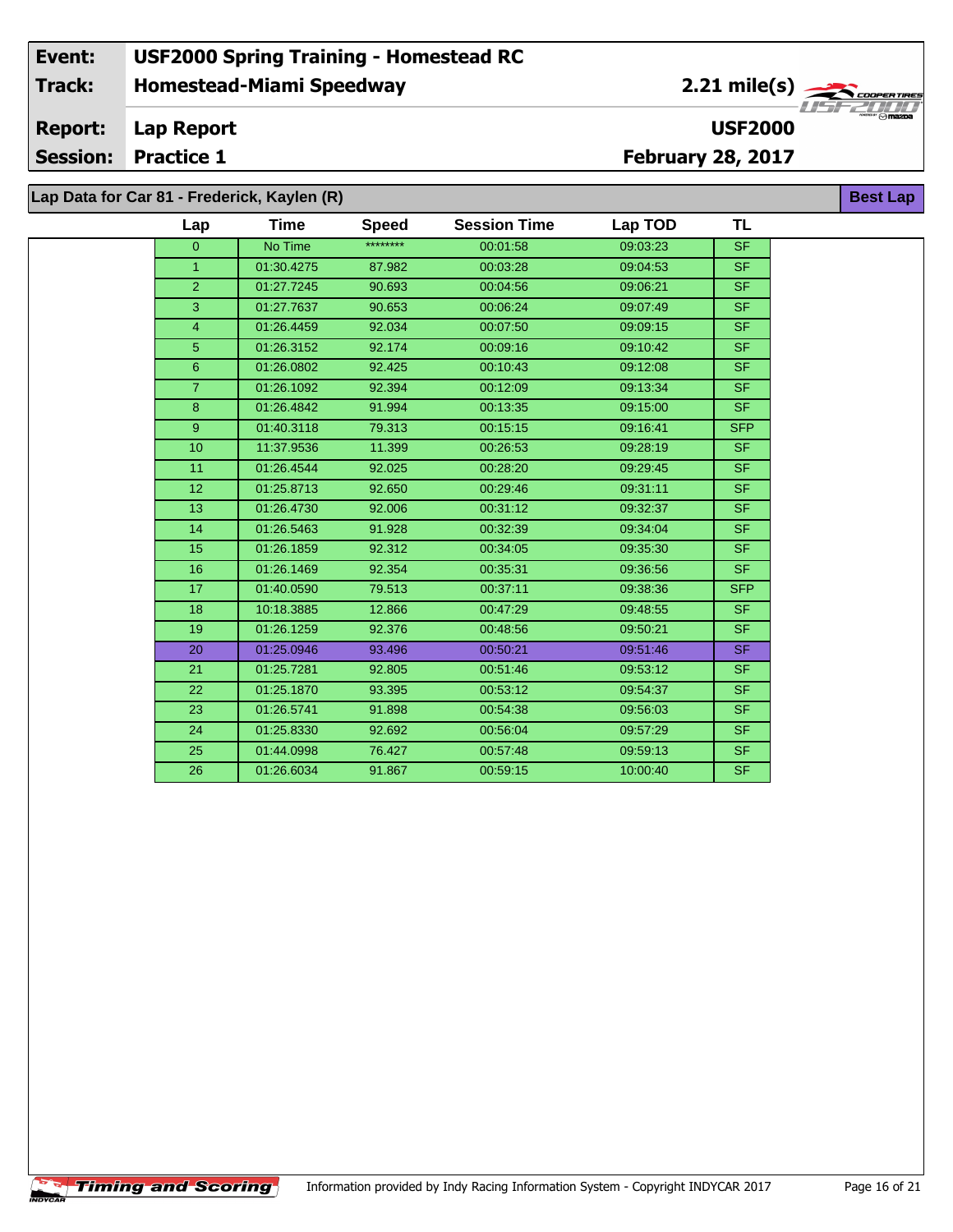# **Lap Data for Car 82 - Agren, Ayla**

**Timing and Scoring** 

÷.

| Lap             | <b>Time</b> | <b>Speed</b> | <b>Session Time</b> | Lap TOD   | <b>TL</b>      |
|-----------------|-------------|--------------|---------------------|-----------|----------------|
| $\overline{0}$  | No Time     | ********     | 00:02:11            | 09:03:36  | <b>SF</b>      |
| $\mathbf{1}$    | 01:30.8766  | 87.547       | 00:03:42            | 09:05:07  | <b>SF</b>      |
| $\overline{2}$  | 01:28.4798  | 89.919       | 00:05:11            | 09:06:36  | <b>SF</b>      |
| 3               | 01:27.4334  | 90.995       | 00:06:38            | 09:08:03  | SF.            |
| $\overline{4}$  | 01:27.1211  | 91.321       | 00:08:05            | 09:09:30  | S <sub>F</sub> |
| 5               | 01:26.3648  | 92.121       | 00:09:31            | 09:10:57  | <b>SF</b>      |
| $6\overline{6}$ | 01:26.5260  | 91.949       | 00:10:58            | 09:12:23  | S <sub>F</sub> |
| $\overline{7}$  | 01:27.1799  | 91.260       | 00:12:25            | 09:13:50  | SF.            |
| 8               | 01:26.2948  | 92.196       | 00:13:51            | 09:15:17  | <b>SF</b>      |
| 9               | 01:44.9785  | 75.787       | 00:15:36            | 09:17:02  | <b>SFP</b>     |
| 10              | 11:41.4820  | 11.342       | 00:27:18            | 09:28:43  | <b>SF</b>      |
| 11              | 01:26.9489  | 91.502       | 00:28:45            | 09:30:010 | SF.            |
| 12 <sup>2</sup> | 01:26.2121  | 92.284       | 00:30:11            | 09:31:36  | <b>SF</b>      |
| 13              | 01:26.1274  | 92.375       | 00:31:37            | 09:33:02  | SF.            |
| 14              | 01:26.0274  | 92.482       | 00:33:03            | 09:34:28  | <b>SF</b>      |
| 15              | 01:26.3344  | 92.153       | 00:34:30            | 09:35:55  | <b>SF</b>      |
| 16              | 01:27.0236  | 91.423       | 00:35:57            | 09:37:22  | <b>SF</b>      |
| 17 <sub>2</sub> | 01:45.4040  | 75.481       | 00:37:42            | 09:39:07  | <b>SFP</b>     |
| 18              | 09:21.9632  | 14.158       | 00:47:04            | 09:48:29  | <b>SF</b>      |
| 19              | 01:26.3006  | 92.189       | 00:48:30            | 09:49:55  | <b>SF</b>      |
| 20              | 01:25.5225  | 93.028       | 00:49:56            | 09:51:21  | <b>SF</b>      |
| 21              | 01:25.5832  | 92.962       | 00:51:21            | 09:52:46  | <b>SF</b>      |
| 22              | 01:25.7218  | 92.812       | 00:52:47            | 09:54:12  | SF.            |
| 23              | 01:25.9325  | 92.584       | 00:54:13            | 09:55:38  | SF             |
| 24              | 01:25.9278  | 92.589       | 00:55:39            | 09:57:04  | SF.            |
| 25              | 01:25.2027  | 93.377       | 00:57:04            | 09:58:29  | SF.            |
| 26              | 01:25.5239  | 93.027       | 00:58:30            | 09:59:55  | SF.            |
| 27              | 01:45.7518  | 75.233       | 01:00:15            | 10:01:41  | <b>SFP</b>     |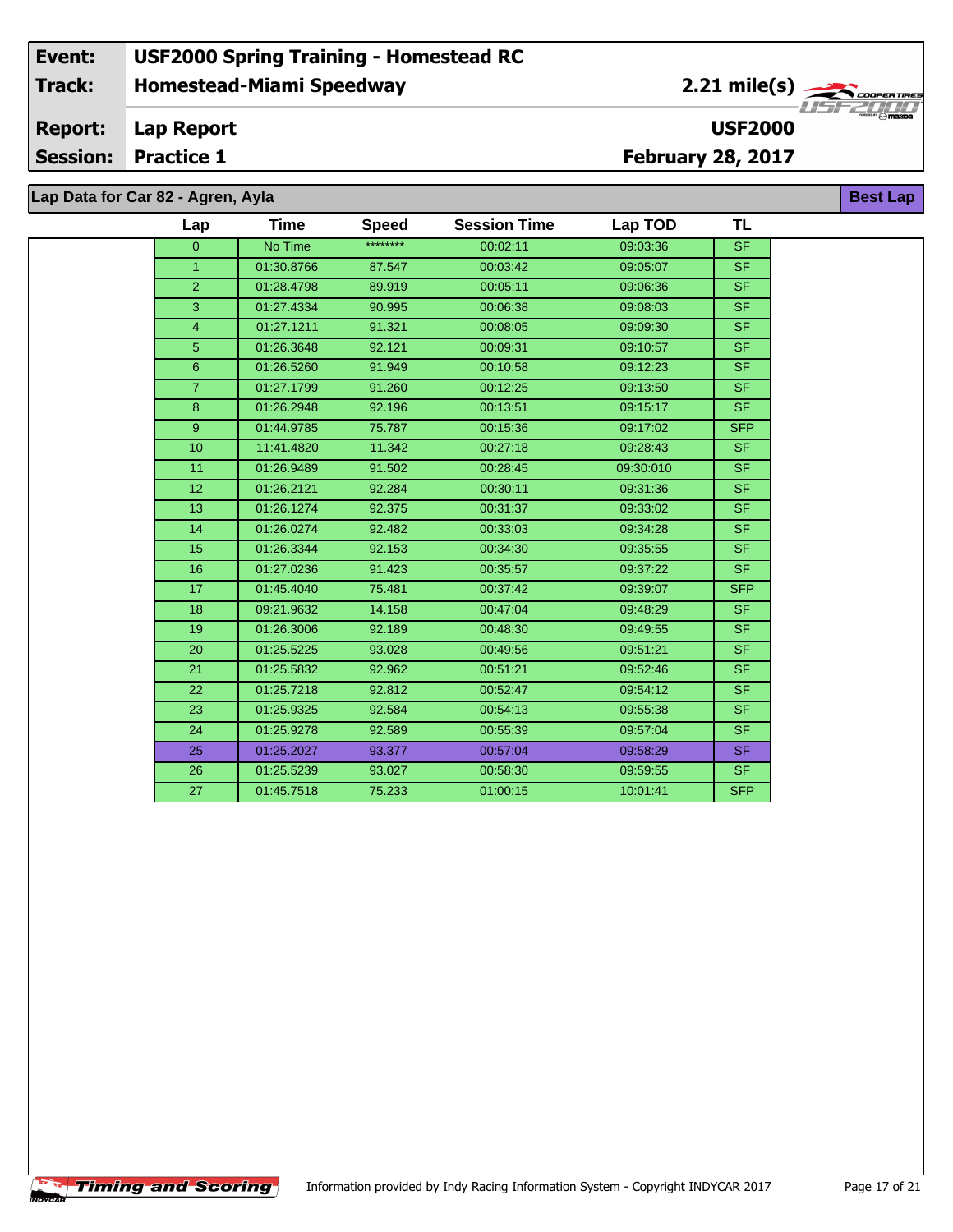**Lap Data for Car 9 - Franzoni, Victor**

 $\sqrt{\textbf{T}}$ iming and Scoring $\sqrt{\textbf{S}}$ 

÷.

| Lap                  | <b>Time</b> | <b>Speed</b> | <b>Session Time</b> | Lap TOD   | <b>TL</b>      |
|----------------------|-------------|--------------|---------------------|-----------|----------------|
| $\Omega$             | No Time     | ********     | 00:02:19            | 09:03:44  | <b>SFP</b>     |
| $\blacktriangleleft$ | 04:15.4671  | 31.143       | 00:06:34            | 09:07:60  | SF.            |
| 2                    | 01:41.5194  | 78.369       | 00:08:16            | 09:09:41  | <b>SF</b>      |
| 3                    | 01:39.3130  | 80.110       | 00:09:55            | 09:11:20  | SF.            |
| $\overline{4}$       | 01:41.6901  | 78.238       | 00:11:37            | 09:13:02  | S <sub>F</sub> |
| $\overline{5}$       | 01:38.0948  | 81.105       | 00:13:15            | 09:14:40  | SF.            |
| 6                    | 01:35.2669  | 83.513       | 00:14:50            | 09:16:16  | <b>SF</b>      |
| $\overline{7}$       | 01:36.3263  | 82.594       | 00:16:27            | 09:17:52  | SF.            |
| 8                    | 01:36.7249  | 82.254       | 00:18:03            | 09:19:29  | <b>SF</b>      |
| 9                    | 01:37.3527  | 81.723       | 00:19:41            | 09:21:06  | <b>SF</b>      |
| 10                   | 01:31.8016  | 86.665       | 00:21:13            | 09:22:38  | <b>SF</b>      |
| 11                   | 01:30.8972  | 87.527       | 00:22:43            | 09:24:09  | SF.            |
| 12                   | 01:29.4657  | 88.928       | 00:24:13            | 09:25:38  | <b>SF</b>      |
| 13                   | 01:34.0859  | 84.561       | 00:25:47            | 09:27:12  | <b>SF</b>      |
| 14                   | 01:28.9862  | 89.407       | 00:27:16            | 09:28:41  | SF             |
| 15                   | 01:30.4096  | 88.000       | 00:28:46            | 09:30:12  | <b>SF</b>      |
| 16                   | 01:28.9646  | 89.429       | 00:30:15            | 09:31:41  | <b>SF</b>      |
| 17                   | 01:29.1784  | 89.214       | 00:31:45            | 09:33:010 | <b>SF</b>      |
| 18                   | 01:29.3202  | 89.073       | 00:33:14            | 09:34:39  | <b>SF</b>      |
| 19                   | 01:31.0152  | 87.414       | 00:34:45            | 09:36:10  | <b>SF</b>      |
| 20                   | 01:28.7075  | 89.688       | 00:36:14            | 09:37:39  | <b>SF</b>      |
| 21                   | 01:28.9164  | 89.477       | 00:37:43            | 09:39:08  | <b>SF</b>      |
| 22                   | 01:42.4757  | 77.638       | 00:39:25            | 09:40:50  | <b>SFP</b>     |
| 23                   | 09:19.3536  | 14.224       | 00:48:44            | 09:50:09  | <b>SF</b>      |
| 24                   | 01:28.5791  | 89.818       | 00:50:13            | 09:51:38  | SF.            |
| 25                   | 01:28.6412  | 89.755       | 00:51:42            | 09:53:07  | <b>SF</b>      |
| 26                   | 01:28.6661  | 89.730       | 00:53:10            | 09:54:35  | SF.            |
| 27                   | 01:42.9730  | 77.263       | 00:54:53            | 09:56:18  | <b>SFP</b>     |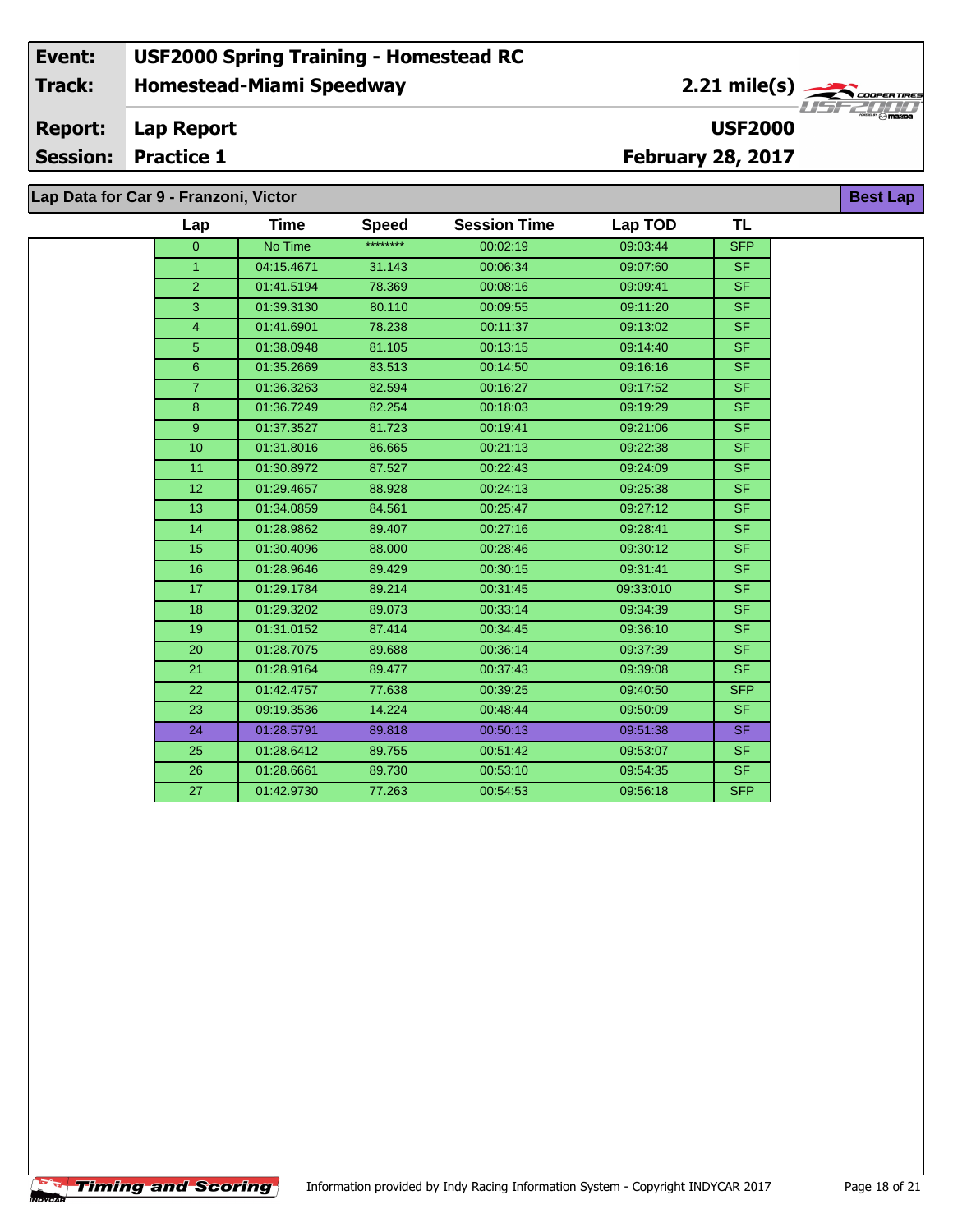# **Lap Data for Car 90 - Thompson, Parker**

| Lap             | Time       | <b>Speed</b> | <b>Session Time</b> | Lap TOD  | TL         |  |
|-----------------|------------|--------------|---------------------|----------|------------|--|
| $\mathbf{0}$    | No Time    | ********     | 00:32:08            | 09:33:33 | <b>SFP</b> |  |
| 1               | 03:16.2249 | 40.545       | 00:35:24            | 09:36:50 | SF.        |  |
| 2               | 01:28.5253 | 89.873       | 00:36:53            | 09:38:18 | SF.        |  |
| 3               | 01:27.7506 | 90.666       | 00:38:21            | 09:39:46 | SF.        |  |
| 4               | 01:26.8892 | 91.565       | 00:39:48            | 09:41:13 | SF.        |  |
| 5               | 01:27.3090 | 91.125       | 00:41:15            | 09:42:40 | SF.        |  |
| 6               | 01:27.2997 | 91.134       | 00:42:42            | 09:44:07 | SF.        |  |
| $\overline{7}$  | 01:37.3221 | 81.749       | 00:44:20            | 09:45:45 | <b>SFP</b> |  |
| 8               | 08:51.6461 | 14.965       | 00:53:11            | 09:54:36 | SF.        |  |
| 9               | 01:26.5269 | 91.948       | 00:54:38            | 09:56:03 | SF.        |  |
| 10 <sup>°</sup> | 01:25.9374 | 92.579       | 00:56:04            | 09:57:29 | <b>SF</b>  |  |
| 11              | 01:26.1732 | 92.326       | 00:57:30            | 09:58:55 | SF.        |  |
| 12 <sup>2</sup> | 01:26.1930 | 92.304       | 00:58:56            | 10:00:21 | SF.        |  |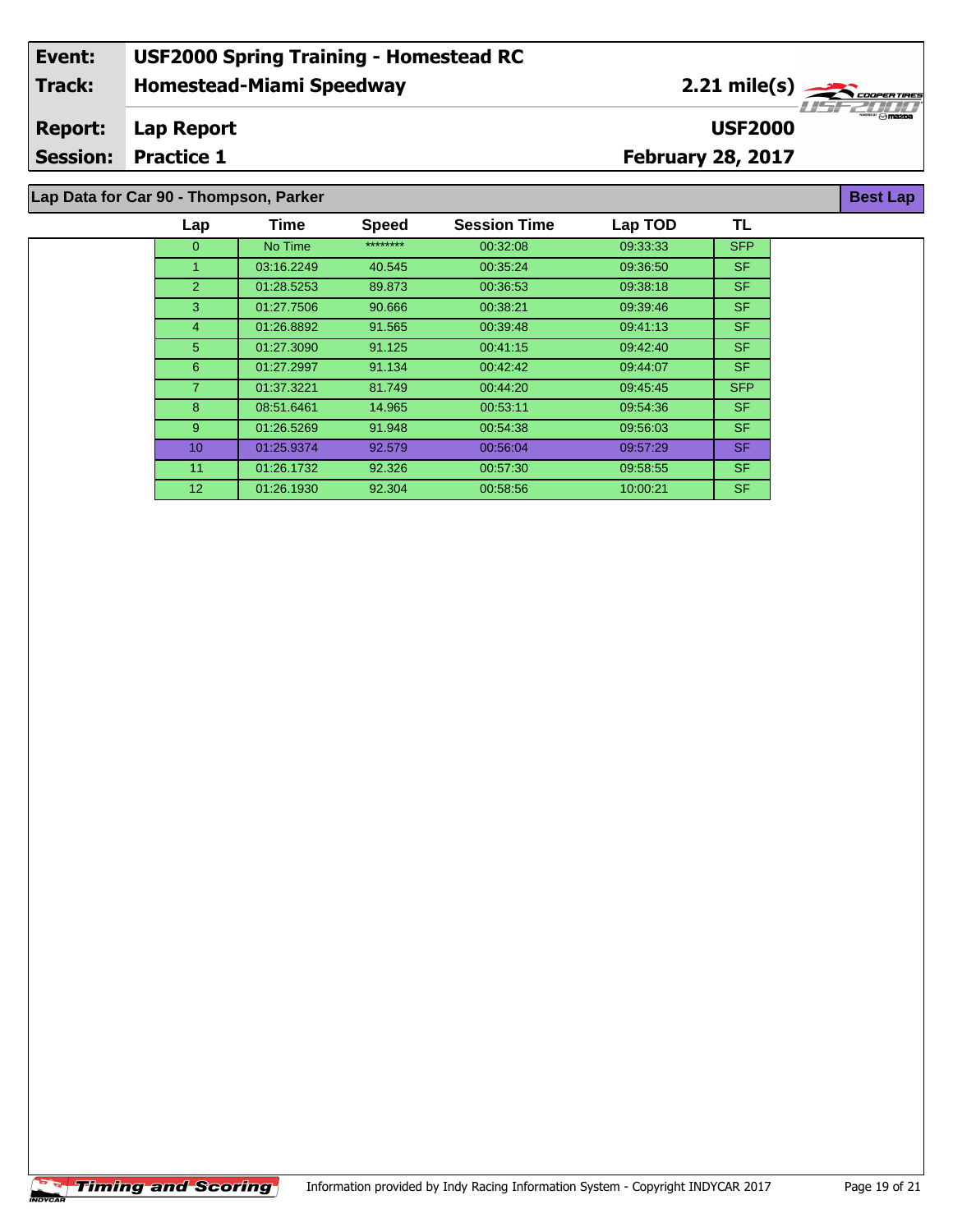# **Lap Data for Car 91 - Gabin, Luke**

| Lap             | <b>Time</b> | <b>Speed</b> | <b>Session Time</b> | Lap TOD  | TL         |
|-----------------|-------------|--------------|---------------------|----------|------------|
| $\overline{0}$  | No Time     | ********     | 00:14:12            | 09:15:37 | <b>SFP</b> |
| 1               | 02:13.8469  | 59.441       | 00:16:25            | 09:17:51 | <b>SFP</b> |
| $\overline{2}$  | 04:20.3484  | 30.559       | 00:20:46            | 09:22:11 | <b>SFP</b> |
| 3               | 16:23.9684  | 8.086        | 00:37:010           | 09:38:35 | <b>SF</b>  |
| 4               | 01:30.2532  | 88.152       | 00:38:40            | 09:40:05 | <b>SF</b>  |
| 5               | 01:29.4717  | 88.922       | 00:40:010           | 09:41:35 | SF.        |
| 6               | 01:29.2322  | 89.161       | 00:41:39            | 09:43:04 | <b>SF</b>  |
| $\overline{7}$  | 01:28.3339  | 90.067       | 00:43:07            | 09:44:32 | SF.        |
| 8               | 01:29.2459  | 89.147       | 00:44:36            | 09:46:01 | <b>SF</b>  |
| 9               | 01:28.5318  | 89.866       | 00:46:05            | 09:47:30 | <b>SF</b>  |
| 10 <sup>1</sup> | 01:28.7652  | 89.630       | 00:47:34            | 09:48:59 | <b>SF</b>  |
| 11              | 01:39.0491  | 80.324       | 00:49:13            | 09:50:38 | <b>SFP</b> |
| 12              | 03:58.3597  | 33.378       | 00:53:11            | 09:54:36 | SF.        |
| 13 <sup>°</sup> | 01:28.5396  | 89.858       | 00:54:40            | 09:56:05 | SF.        |
| 14              | 01:27.7190  | 90.699       | 00:56:07            | 09:57:32 | SF.        |
| 15              | 01:28.6728  | 89.723       | 00:57:36            | 09:59:01 | <b>SF</b>  |
| 16              | 01:27.9769  | 90.433       | 00:59:04            | 10:00:29 | <b>SF</b>  |